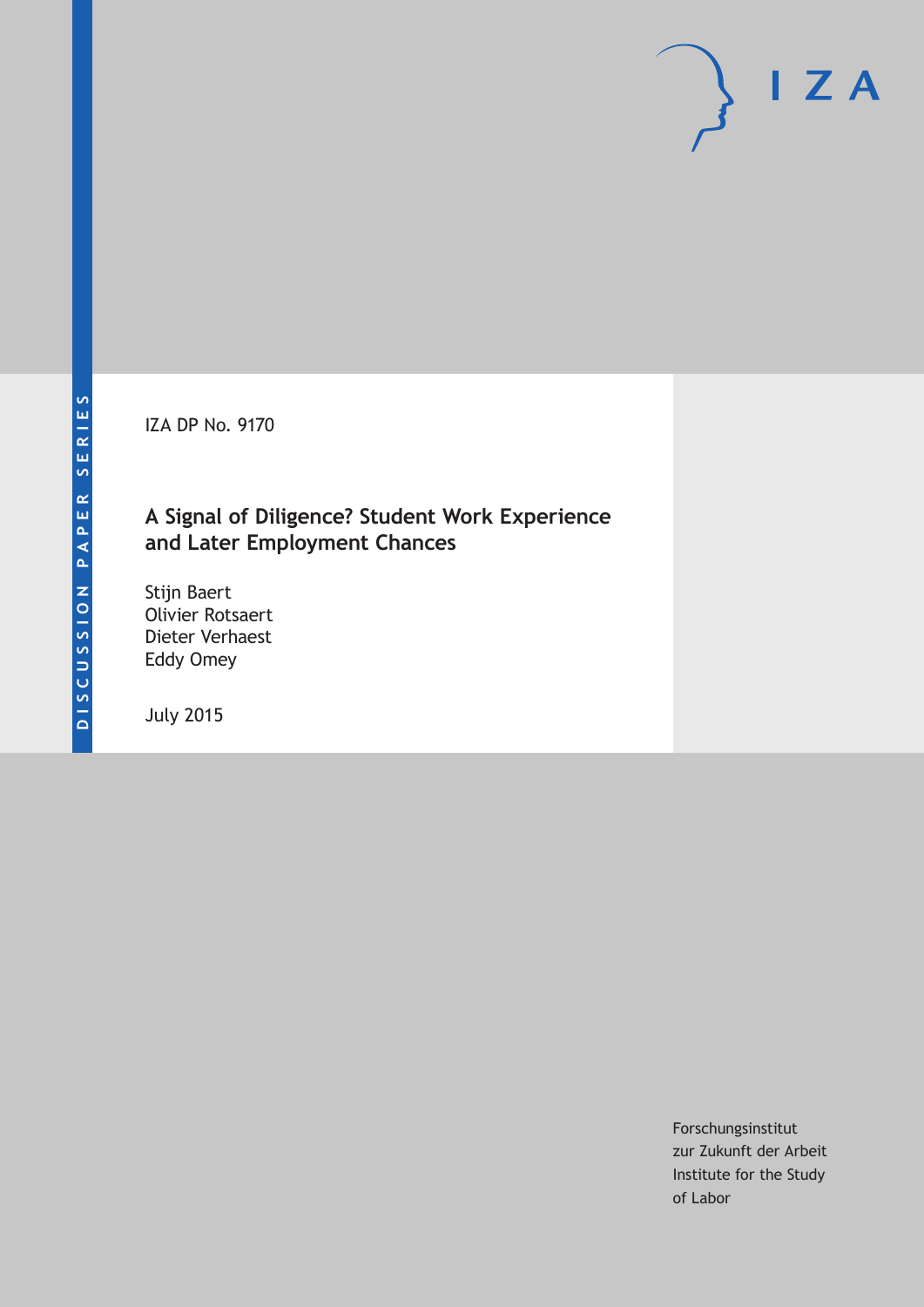# **A Signal of Diligence? Student Work Experience and Later Employment Chances**

### **Stijn Baert**

*Ghent University, University of Antwerp, Université catholique de Louvain and IZA*

### **Olivier Rotsaert**

*Ghent University*

### **Dieter Verhaest**

*KU Leuven (Campus Brussels) and Ghent University*

# **Eddy Omey**

*Ghent University*

Discussion Paper No. 9170 July 2015

IZA

P.O. Box 7240 53072 Bonn Germany

Phone: +49-228-3894-0 Fax: +49-228-3894-180 E-mail: iza@iza.org

Any opinions expressed here are those of the author(s) and not those of IZA. Research published in this series may include views on policy, but the institute itself takes no institutional policy positions. The IZA research network is committed to the IZA Guiding Principles of Research Integrity.

The Institute for the Study of Labor (IZA) in Bonn is a local and virtual international research center and a place of communication between science, politics and business. IZA is an independent nonprofit organization supported by Deutsche Post Foundation. The center is associated with the University of Bonn and offers a stimulating research environment through its international network, workshops and conferences, data service, project support, research visits and doctoral program. IZA engages in (i) original and internationally competitive research in all fields of labor economics, (ii) development of policy concepts, and (iii) dissemination of research results and concepts to the interested public.

IZA Discussion Papers often represent preliminary work and are circulated to encourage discussion. Citation of such a paper should account for its provisional character. A revised version may be available directly from the author.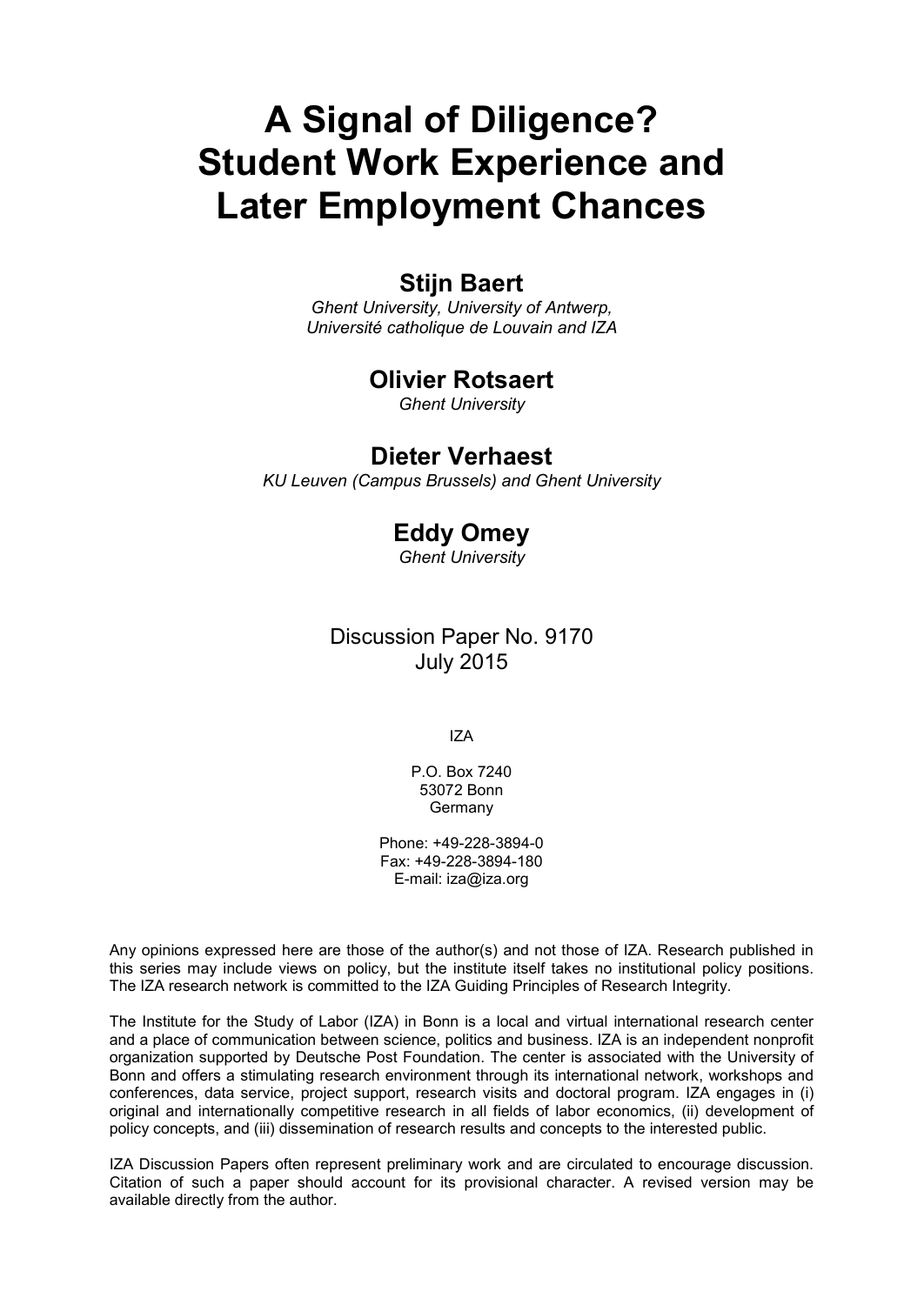IZA Discussion Paper No. 9170 July 2015

# **ABSTRACT**

# **A Signal of Diligence? Student Work Experience and Later Employment Chances**

We investigate the impact of student work experience on later hiring chances. To completely rule out potential endogeneity, we present a field experiment in which various forms of student work experience are randomly disclosed by more than 1000 fictitious graduates applying for jobs in Belgium. Theoretical mechanisms are investigated by estimating heterogeneous treatment effects by the relevance and timing of revealed student work experience. We find that neither form of student work experience enhances initial recruitment decisions. For a number of candidate subgroups (by education level and occupation type), even an adverse effect is found.

JEL Classification: J24, I21, D83, C93

Keywords: student employment, transitions in youth, human capital, signaling, randomised field experiments

Corresponding author:

Stijn Baert Ghent University Sint-Pietersplein 6 9000 Gent **Belgium** E-mail: [Stijn.Baert@UGent.be](mailto:Stijn.Baert@UGent.be)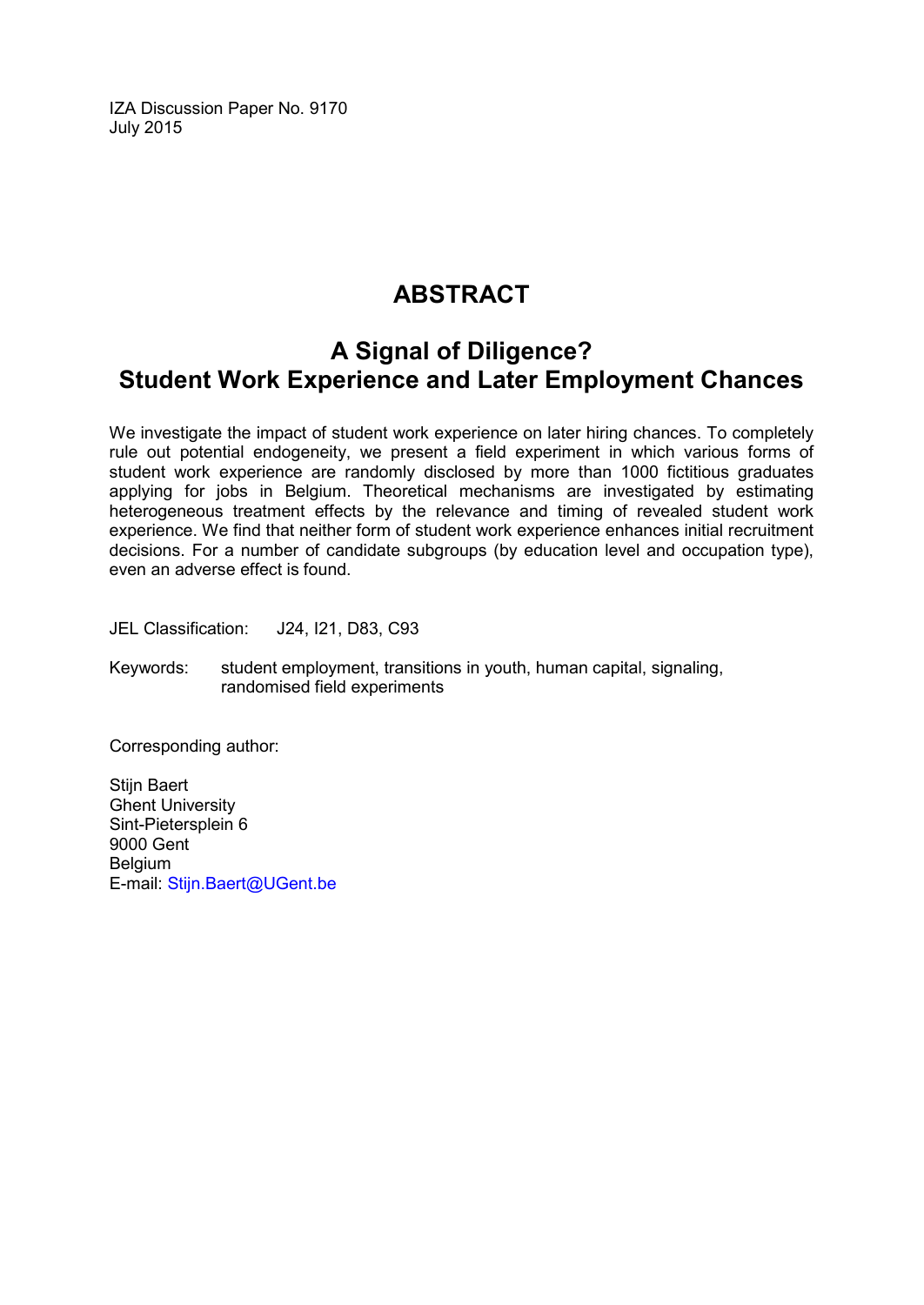#### **1 Introduction**

In many OECD countries, student employment, i.e., any form of paid work by students during the summer or academic year, is the norm for a majority of youngsters in secondary and tertiary education (Adriaenssens et al., 2014; Orr et al., 2011). From society's point of view, student employment provides a flexible source of labour but risks crowding out regular work. From the point of view of an individual student employee, income from student work may help to satisfy consumption and investment aspirations. However, the effect of students' work decisions on their economic attainment may go beyond the short term due to the impact of these decisions on their (schooling and) later labour market outcomes. Therefore, the question is whether providing general incentives to combine study and work – an increasingly common practice among many OECD countries (Alam et al., 2013) – is an effective policy orientation. Gaining some deeper understanding of whether, why and when student employment contributes to favourable labour market outcomes is necessary in order to answer this question in the proper way.

Over the past few decades, scholars have utilised general (economic) theoretical frameworks to understand how student work may affect later labour market success (Geel and Backes-Gellner, 2012; Hotz et al., 2002; Molitor and Leigh, 2005; Ruhm, 1997). First, student employment may directly enhance an individual's human capital by enabling her/him to gain relevant work experience, practical life skills, labour market abilities and relevant knowledge from business exposure. Following standard Human Capital Theory, these skills and knowledge may lead to additional returns on the labour market (Becker, 1964; Painter II, 2010). However, based on the same theory in combination with the Theory of the Allocation of Time (Becker, 1965), a negative effect might also be expected. This is the case, as maintaining substantial employment schemes during the academic year may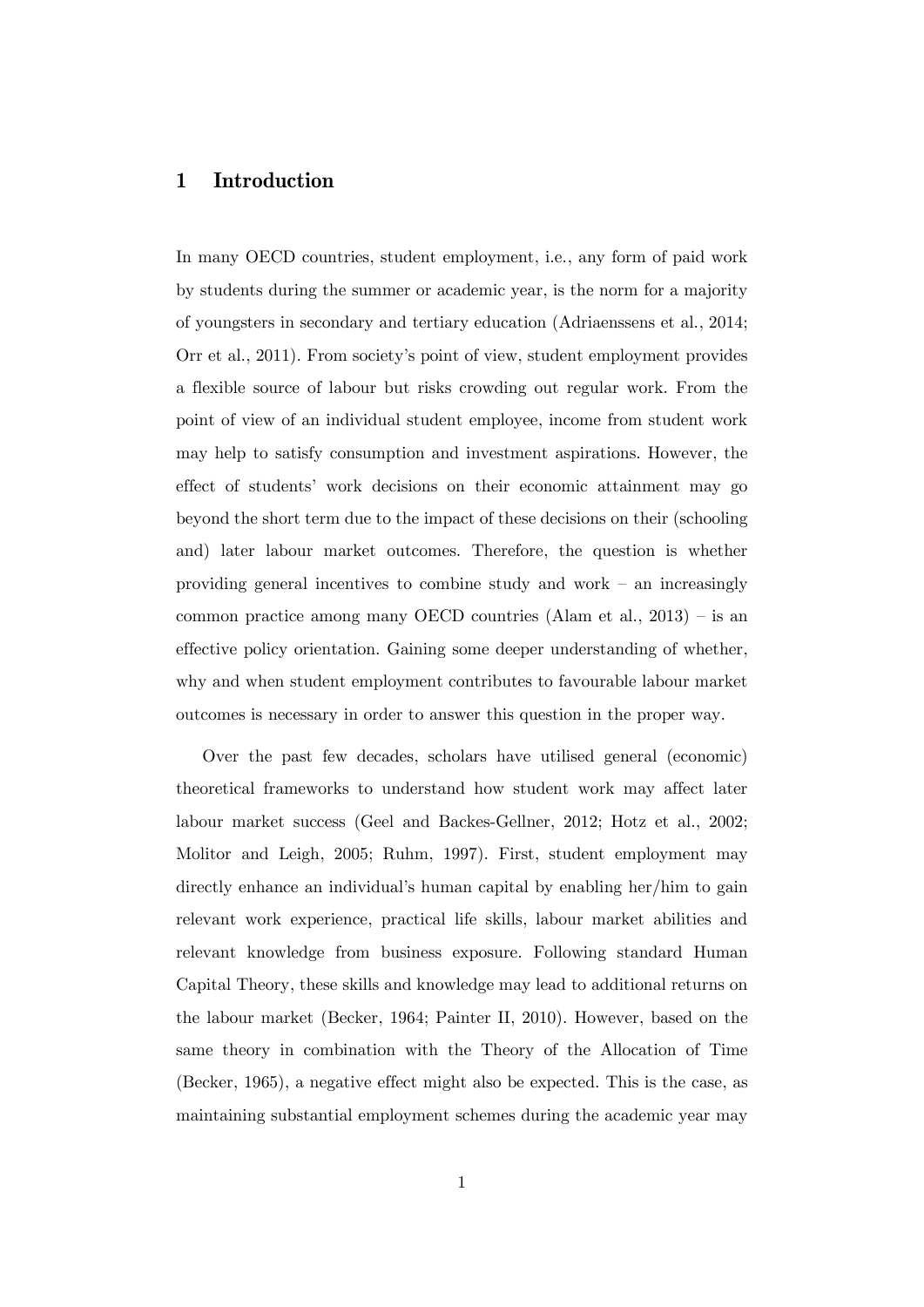interfere with learning and academic performance (Buscha et al., 2012; Derous, 2008; Dustmann and van Soest, 2007; Kalenkoski, 2012; McCoy and Smyth, 2007). In other words, there might be a time-use trade-off between working and studying. Second, following Signalling Theory (Spence, 1973), employers might use student work as a signal of intrinsic work motivation and ability. In particular, work experience during the academic year might be a strong signal, as only highly capable students can manage to combine study and work successfully. However, employers might also (mis)interpret student work experience in a candidate's CV as a signal of liquidity constraints (therefore, adverse social background characteristics) and – especially in the case of student work unrelated to the field of study – disinterest in academic development. This second channel is thereby closely related to Arrow's (1973) model of Statistical Discrimination. Third, according to Social Network Theory (Granovetter, 1973), student workers may collect valuable market information and establish personal relationships helping them to find a better job match more quickly later on in their career. Lastly, following Screening Theory, one's performance in a student job might affect the probability of being hired by the same employer due to on-the-job screening (Stiglitz, 1975). Employers who hire student workers may gather information about these individuals' productivity and attitudes.

Empirical evidence on the effect of student employment on later labour market outcomes is mixed, although mostly a non-negative effect is found. Carr et al. (1996), Ehrenberg and Sherman (1987) and Parent (2006) note no substantial effect of work experience during high school and college on later wages in the short- and long-term in the United States and Canada. In contrast, Alam et al. (2013), Häkkinen (2006), Light (1999, 2001) and Ruhm (1997) find a (short-lived) positive effect on wages and/or employment in Sweden, Finland and the United States. In addition, Geel and Backes-Gellner (2012) find a positive effect on wages in Switzerland, but only for student employment related to the field of study. Last, Molitor and Leigh (2005)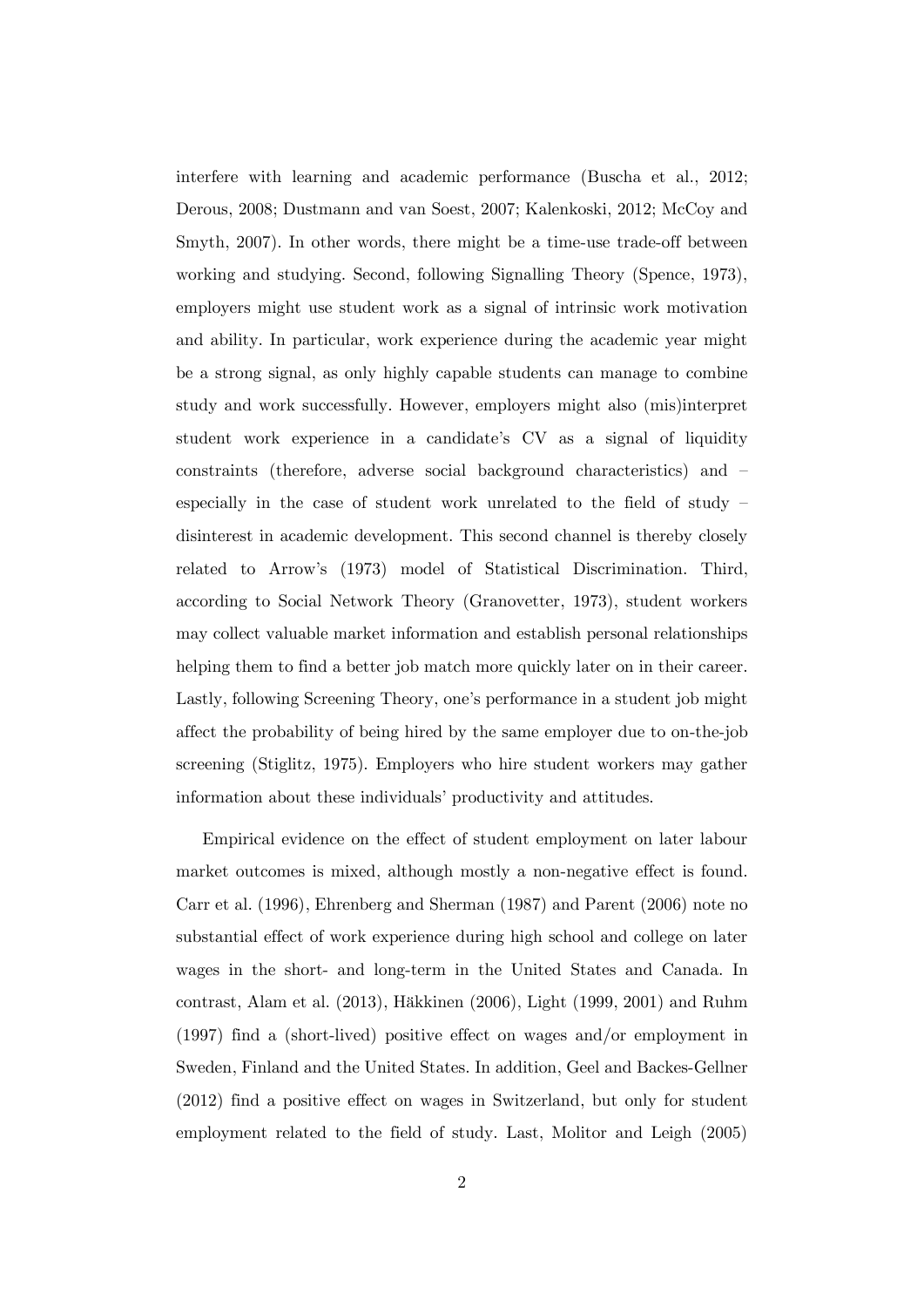show that returns on student employment vary by education level: returns tend to be higher in the United States for college graduates than for high school graduates. One exception to the tendency of non-negative effects is the results of Hotz et al. (2002). These authors report a zero effect of student work in secondary education and a negative effect (except for African Americans) of student work in tertiary education in the United States.

It is doubtful whether the aforementioned empirical results can be given a causal interpretation. Obviously, engagement in student work is endogenous with respect to later labour market outcomes. Naively estimated effects of the former variable on the latter variable may reflect variation in factors such as general ability and motivation. These factors are unobservable to the researcher but may influence both the likelihood of student work experience and the probability of later labour market success. However, the aforementioned contributions use instrumental variables estimation techniques at best to tackle this problem. More concretely, these IV studies use local labour market conditions as an instrument. The use of such instruments might be, in our opinion, problematic because students may already have begun a job search during their last year(s) of school; thus, labour market conditions during education may affect transition to work success at least indirectly via drop-out decisions and (hence via) human capital accumulation (Rees and Mocan, 1997). One exception is the work of Hotz et al. (2002), who use an ambitious semi-structural approach. In their model, identification is achieved from the assumption that unobservable determinants of labour market outcomes are, after controlling for social background, orthogonal to accumulated schooling at the age of 13. This is a strong assumption.

In addition to the fact that this literature is inconclusive with respect to *whether* student work experience affects later employment outcomes, it is characterised by two other gaps. In the conclusion of his seminal study, Ruhm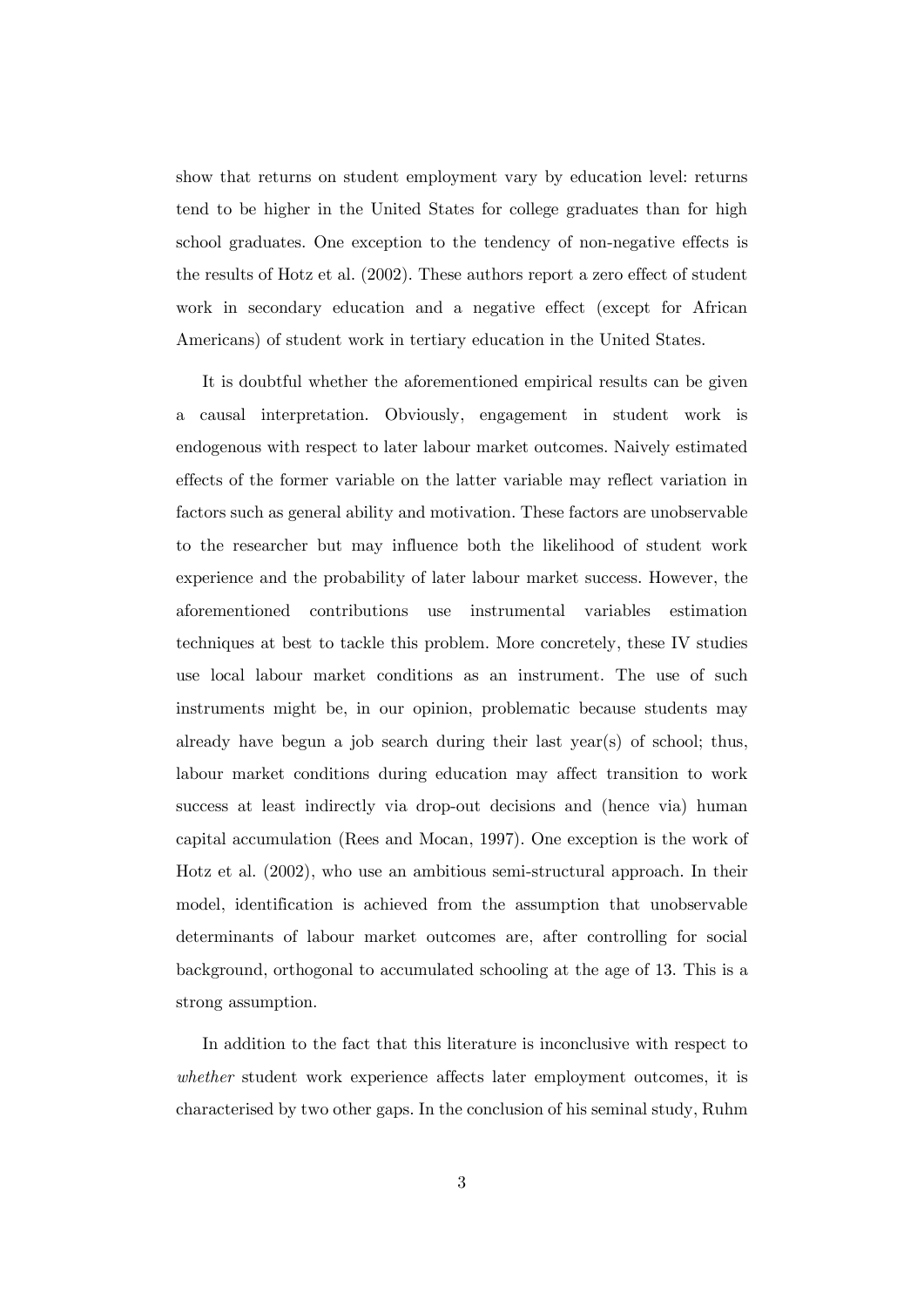(1997) wrote, in regard to directions for future research: "In particular, it is important to better understand the mechanisms by which the [student] employment raises economic attainment, the role of job characteristics of the positions held by in-school youths, and the nature and sources of demographic group differences in the returns to student employment." However, 18 years later, there is still a dearth of serious attempts to fill this gap, i.e., to investigate *why* and *when* student employment might also "work" later on in the labour market. On the one hand, to our knowledge, no study has focussed on explicitly examining the empirical salience of the four theoretical channels outlined above. Although unravelling their exact relative importance seems impossible, investigating particular predictions of these models should be feasible. On the other hand, little is known about the heterogeneity of the effect with regard to qualitative aspects of student work experience (for instance, the relationship of work experience to the field of study).

In the present study, we aim to occupy parts of the three aforementioned gaps in the literature on student work experience and later labour market outcomes. More concretely, we investigate the causal connection between various forms of student work and later hiring chances for graduates. To this end, we present a randomised field experiment, in which quartets of fictitious job applications from graduates are sent to real vacancies in Flanders (Belgium). Within each quartet, these applications are equal in terms of jobrelevant characteristics (including human and social capital). For every vacancy, three applications are randomly assigned a treatment of former student work, mentioned within the candidate's CV and motivation letter. One of these "treated" applications reveals student work unrelated to the field of study during the summer, one discloses student work related to the field of study during the summer, and the last reveals student work unrelated to the field of study during the academic year. The overall treatment effect, i.e., the extent to which employers reward student work experience, is then captured by measuring the relative call-back for treated and control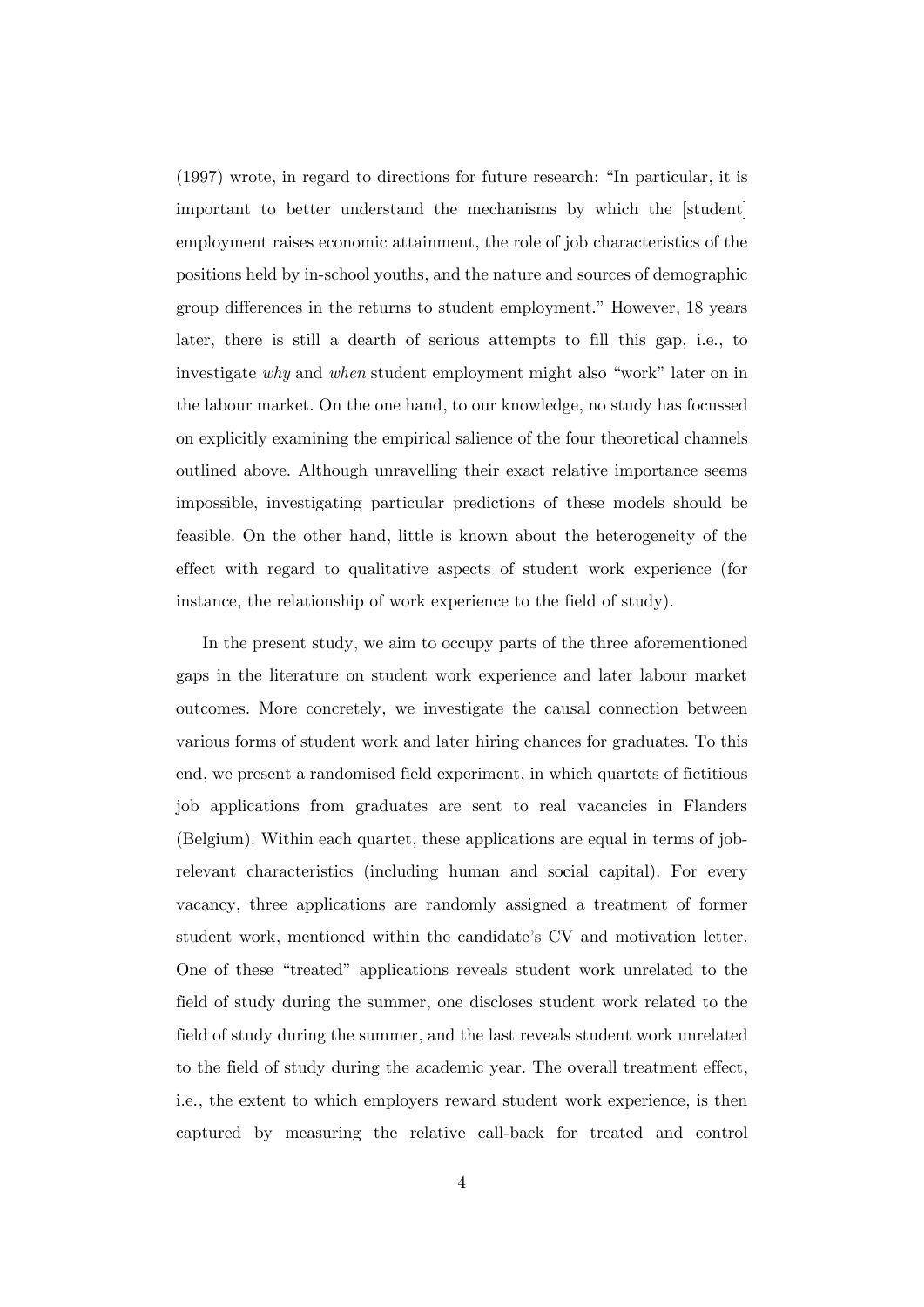individuals.

-

First, with the outlined experimental design, the endogeneity of student work is completely controlled by construction. As employers' decision-making information is under our control, and the treatment of student work experience is randomly assigned to the fictitious job applicants, selection on unobservables is not an issue. Thereby, our results can be given a causal interpretation. Second, with respect to the "when" question, the research design allows us to estimate heterogeneous treatment effects with regard to (i) whether the work was combined with study tasks during the academic year and (ii) the relevance of student work with respect to the candidate's field of study (and thus to the job announced in the vacancy). Third, our research design enables us to provide suggestive evidence with respect to the empirical power of the aforementioned theoretical channels underlying the effect of student work on later labour market outcomes. As candidates within our experiment apply by construction for a position with an employer outside their network, a non-zero treatment effect can only indicate that the aforementioned Human Capital or Signalling channels play a role in employment decision-making. In addition, a relative surplus<sup>1</sup> of the various forms of student work may provide insights into these two channels' relative importance. More concretely, as mentioned before, we assume that a relatively higher surplus of student work during the academic year (instead of during the summer) is consistent with the Signalling channel. Based on the Human Capital channel, in contrast, a similar surplus could be expected for similar student jobs (unrelated to the job mentioned in the vacancy) during the summer and the academic year in a case wherein educational level is kept constant. <sup>2</sup> Conversely, both channels are consistent with a relatively

<sup>&</sup>lt;sup>1</sup> Throughout this article, "surplus" refers to surplus in terms of (additional) positive call-back.

<sup>2</sup> Alternatively, one could assume that based on the Human Capital channel, a relatively lower surplus could be expected for this type of (former) student worker, given the more outspoken trade-off between learning and working during the academic year. Following this assumption, however, finding a higher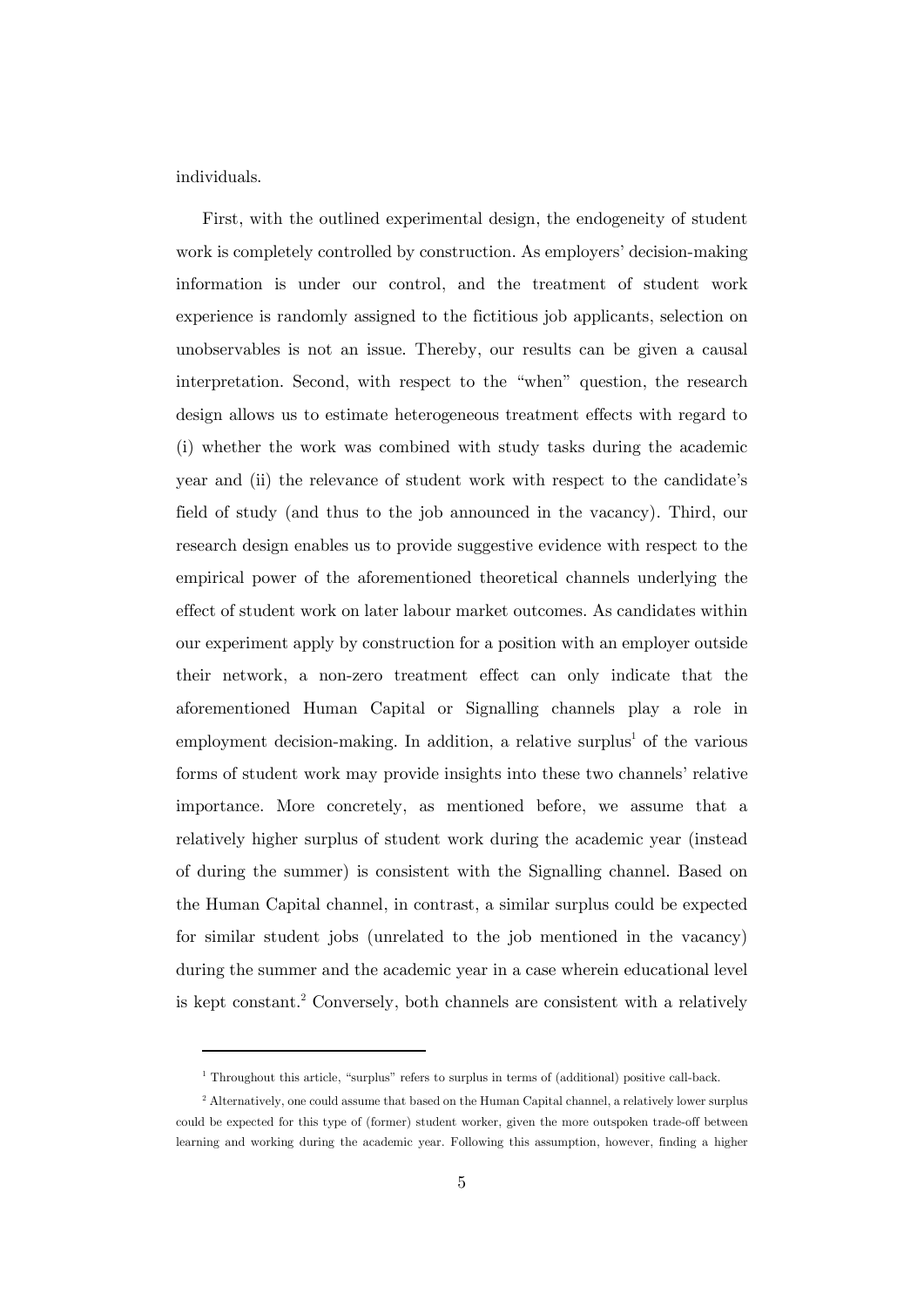higher surplus for student work related to the field of study and thereby to the occupation mentioned in the vacancy (instead of unrelated work). This type of work has the potential to yield both more relevant human capital and a signal of sincere interest in the posted job.

#### **2 Experiment**

-

#### **2.1 Building on the Correspondence Experimentation Framework**

To answer our research question, we built on the correspondence experimentation framework of Bertrand and Mullainathan (2004). Within this type of experiment, pairs of fictitious job applications are sent to real job openings. These applications differ only in the characteristic that is to be tested. By monitoring subsequent call-back, unequal treatment based on this characteristic can be identified. This method is the golden standard for identifying unequal treatment in the labour market as employer discrimination is disentangled from supply-side determinants of labour market outcomes. Selection on unobservables is not an issue as all the employer's decision-making information is under the researcher's control (Riach and Rich, 2002; Pager, 2007). Recent correspondence experimental designs were used to study unemployment duration dependence and the labour market penalty of motherhood (Baert, 2014; Eriksson and Rooth, 2014; Kroft et al., 2013).

In our extension of this framework, we sent a quartet of fictitious job applications – one control candidate and three treated candidates – to real vacancies in Flanders. To this end, for each tested occupation, we constructed

surplus for student work during the academic year would be even more supportive of the Signalling channel.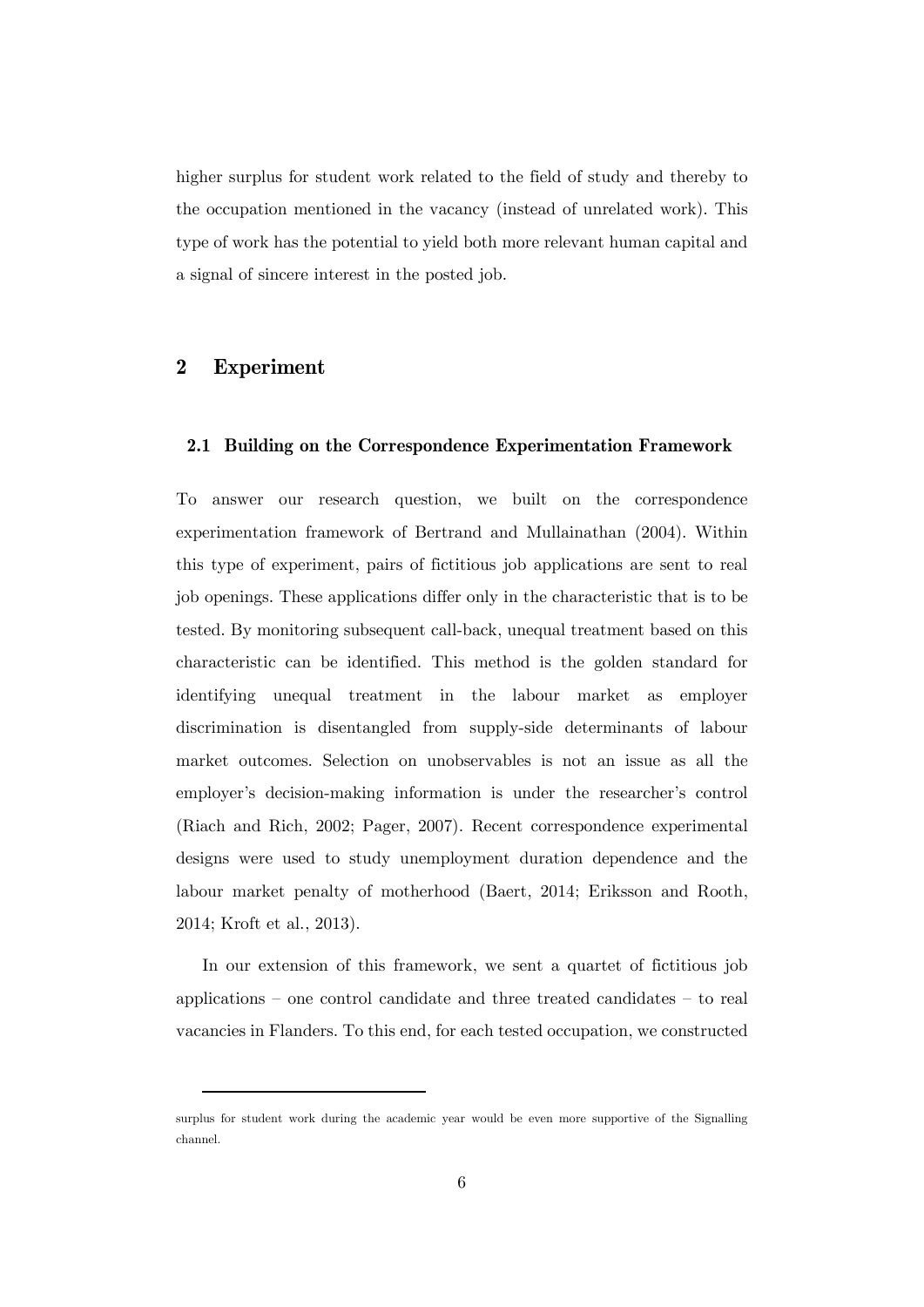four (suitable) comparable job application templates for male graduates, only differing in details and by lay-out. For each vacancy, we randomly assigned four identities with respect to student work to one of these template types and sent the four resulting combinations in a randomised order to the employer. Thereafter, reactions from the employer side were analysed to investigate the surplus of the three different student work treatments.

#### **2.2 Job Application Templates**

We aimed to apply for starter jobs in four occupations: (i) the (middle-)lowskilled administration-oriented occupation of administrative clerk, (ii) the (middle-)low-skilled industry-oriented occupation of operator, (iii) the (middle-)high-skilled administration-oriented occupation of management assistant and (iv) the (middle-)high-skilled industry-oriented occupation of laboratory analyst. Testing multiple occupations (rather than just one) is important because it enables us to avoid the danger inherent in many former correspondence experiments in which a researcher simply selects an occupation with, potentially, a high (or low) surplus of the tested characteristic. In addition, due to the particular occupations chosen, we were able to measure heterogeneous treatment effects by required skill level and the secondary versus tertiary sector orientation of the occupation.

Because we had to send four experimental identities to each vacancy, the aim to test four occupations resulted in the need to create 16 application templates. For each occupation, four types of templates (type  $A'$ , type  $B'$ , type 'C' and type 'D') comprising a CV and motivation letters matching the general requirements of starter jobs within the aforementioned occupations were constructed. Type A, B, C and D job application templates were, at the occupation level, identical concerning all job-relevant characteristics but differed concerning inessential peculiarities and lay-out to avoid detection. To ensure that our applications were realistic and representative, example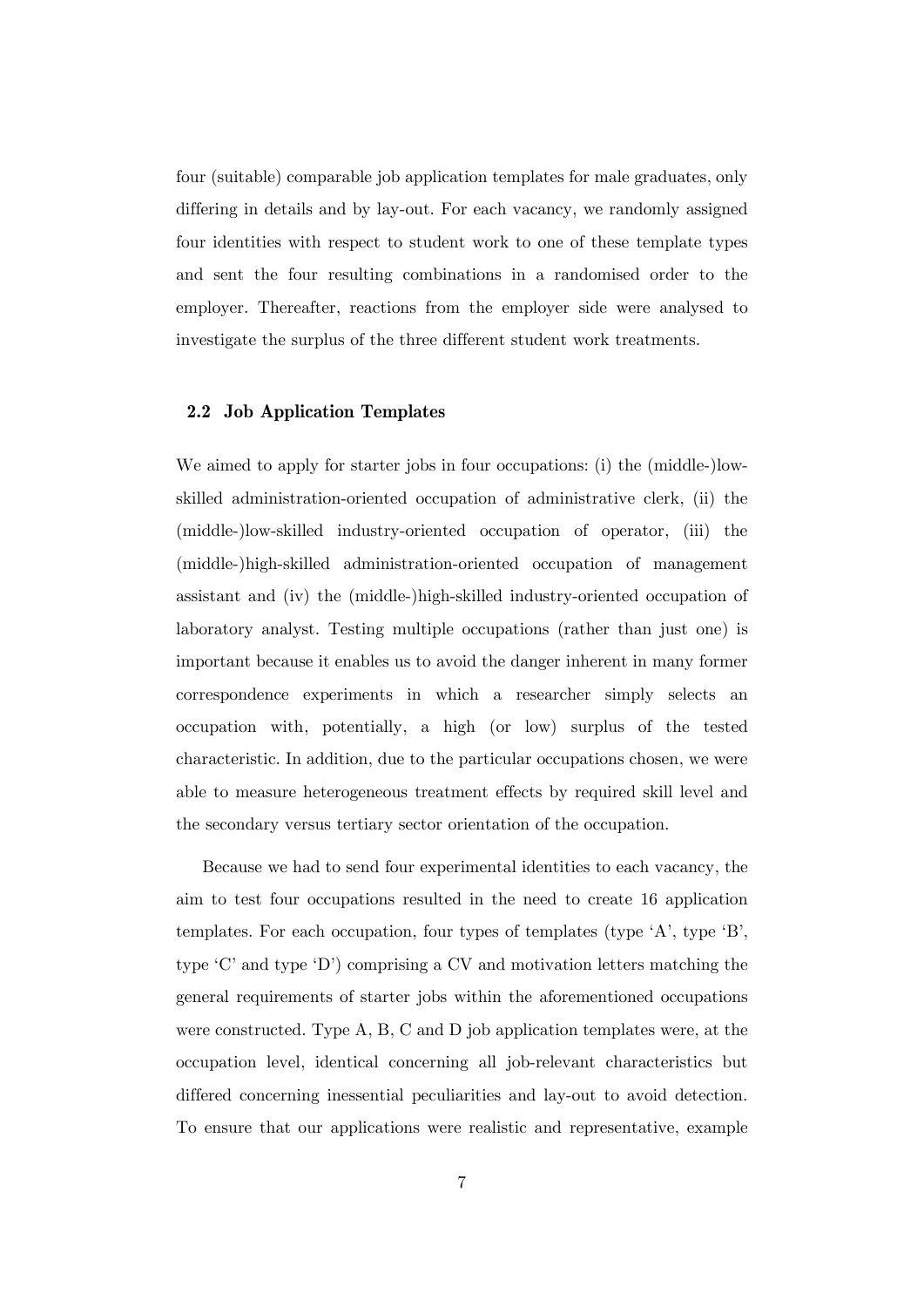CVs and motivation letters from the Public Employment Agency of Flanders were calibrated for our purposes.

All fictitious applicants were single males born, living and studying in Ghent; the second largest city of Flanders, with approximately 249,000 inhabitants. Those candidates applying for (middle-)low-skilled positions were 18 years old and those applying for (middle-)high-skilled positions were 21 years old. All applicants had graduated from the same type of school, with a comparable reputation, in June 2014. The candidates applying for a starter job as an administrative clerk graduated from technical secondary education with a degree in commerce. Those applying for a job as an operator held a vocational secondary education degree. The (middle-)high-educated applicants applying for a position as a management assistant held a Bachelor's degree in management assistance. Those applying for a position as a lab analyst held a Bachelor's degree in chemistry. To avoid employers' detection of the experiment, a variety of common wordings were used for these degrees (with, for instance, variation in redundant mentions of the technical orientation of the secondary education degree and the professional orientation of the Bachelor's degree, and variation in mentions of "office management" as the field of the degree of management assistant applicants).

In addition, we added to all applications the following features: a typically Flemish sounding first name and surname; a Belgian nationality; an address with an existing street name but a non-existing house number in a middleclass neighbourhood; an email address and a telephone number from major providers; a birthdate in 1996 or 1993; adequate Dutch, French and English language skills; comparable computer skills; one or two practised sports and one or two practised cultural activities. The CV and motivation letter templates are available upon request.

It is important to note that the minimal differences between type A, B, C and D job application templates could not bias our results as the treatment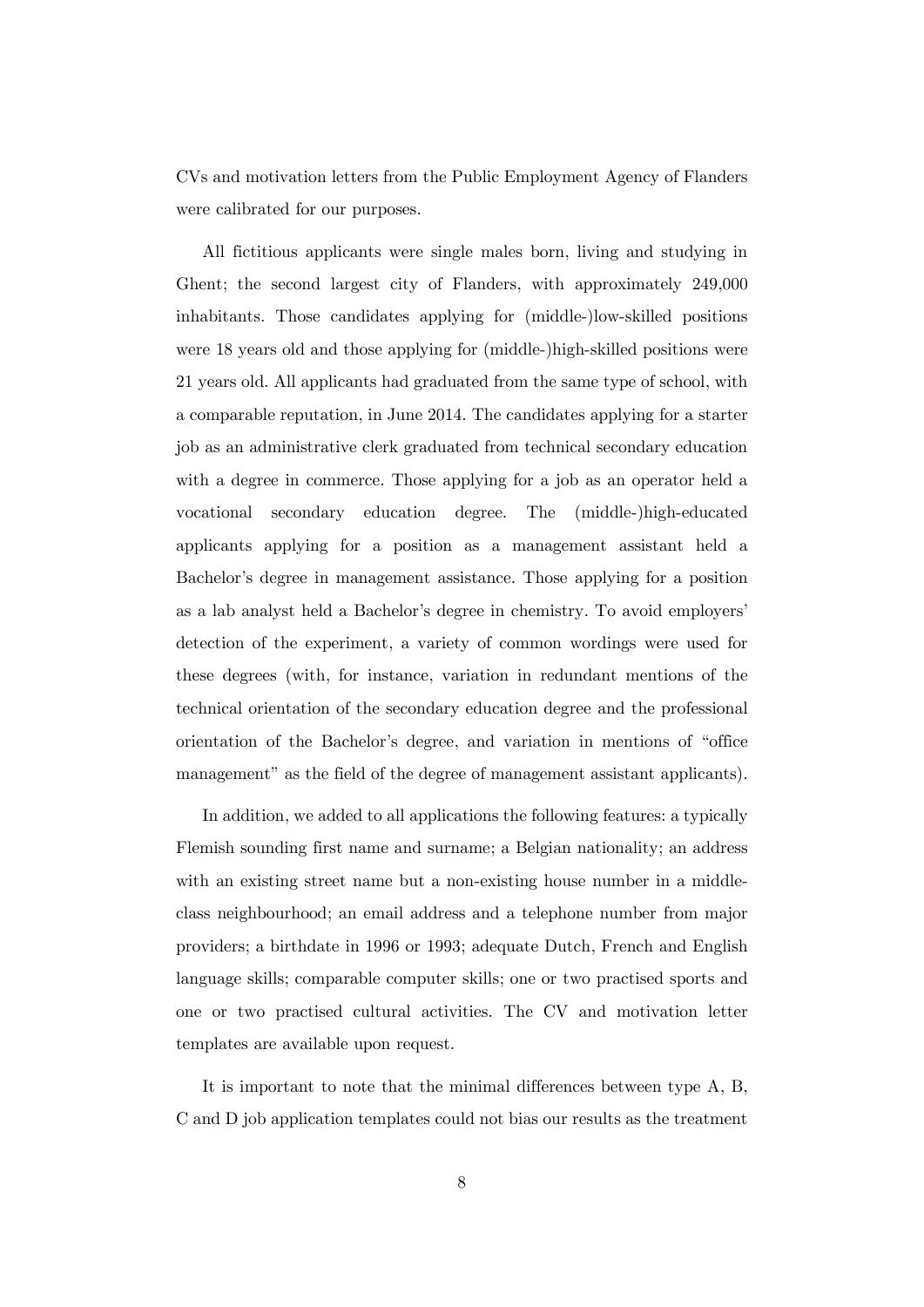of interest, i.e., student work experience, was, for each vacancy, randomly assigned to these types. Moreover, the regression analysis presented in Section 3 shows that these differences did not yield different call-back outcomes for these four types.

#### **2.3 Experimental Identities**

-

In Belgium, student employment is permitted from the age of 15. Since 1 January 2012, students are able to work 50 days per year under a student employment contract. The only tax that has to be paid for student work is a uniform social security contribution amounting to 8.1%, of which 2.7% is charged to the student worker and 5.4% to the employer (Source: Belgian Federal Public Employment Service, Labour and Social Dialogue).<sup>3</sup> Our own calculations based on the SONAR data covering the transition from school to work for two representative cohorts of 3,000 Flemish youngsters born in 1978 and 1980 show that 71% (83%) of these youngsters had at least one student job during secondary (tertiary) education. Student work in Europe is concentrated during the summer holidays and, for a majority of students, is not related to their field of study (Adriaenssens et al., 2014; SONAR, 2003, 2005). Allen (2011) shows that the dominance of this type of job is somewhat more pronounced in Belgium than in other European countries.

To contribute not only to the whether-gap but also to the why- and whengaps in the literature on student work experience and later labour market outcomes, in our experiment, we not only compared hiring outcomes between the control identity with no student work experience and one (homogeneous) treatment identity with work experience but also distinguished between three

<sup>&</sup>lt;sup>3</sup> With respect to regular employment, the employer's social security contribution amounts 35.0% in Belgium, while the employee's social security amounts 13.1% percent (Source: Belgian Federal Public Employment Service, Labour and Social Dialogue).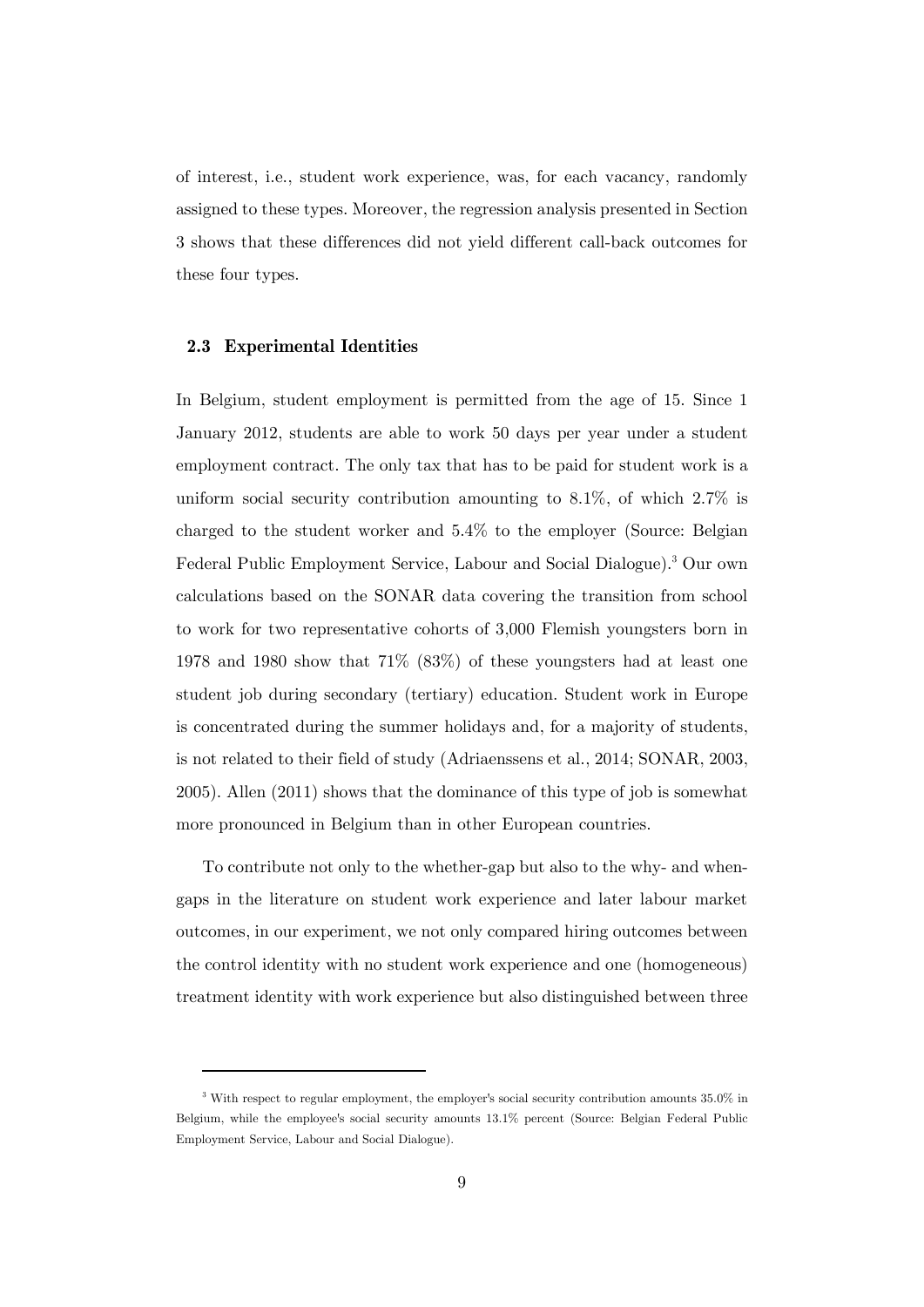treatment identities. Figure 1 visualises the added value of this approach.

#### **<Figure 1 about here.>**

First, for each vacancy, apart from the control applicant, one candidate applied disclosing the most common student work experience, i.e., not related to the study field and during the summer. By comparing call-backs for this identity to those for the control applicant, we are able to measure the effect of revealing (the most common form of) student work experience with respect to interview invitations and other positive reaction probabilities.

Second, an application from a candidate with student work experience unrelated to the field of study but during the academic year was sent to the same vacancies. This allows us, when comparing outcomes for this identity to those for the first mentioned treatment candidate, to measure the surplus of student employment during the year (instead of during the summer). As mentioned in Section 1, a relatively higher surplus for this identity would be in favour of the Signalling channel because these candidates disclose (more) their ability to manage a combination of study and work successfully.

Lastly, an application revealing student work related to the field of study and during the summer was submitted. Introducing this last identity enables us to identify the surplus of student work relevance. As mentioned in Section 1, based on both the Human Capital and Signalling channels, a more beneficial student work surplus is expected for this last experimental identity.

With the exception of the control identity, we gave all candidates two "doses" of treatment, i.e., two years in which student work was done. Student employment occurred in 2011 and 2012 (those with job application template types A and D) or 2012 and 2013 (those with types B and C). Work experience was mentioned both in the motivation letter and in the CV itself. In the motivation letter, one sentence was added revealing whether student work was performed, whether this was done during the summer or the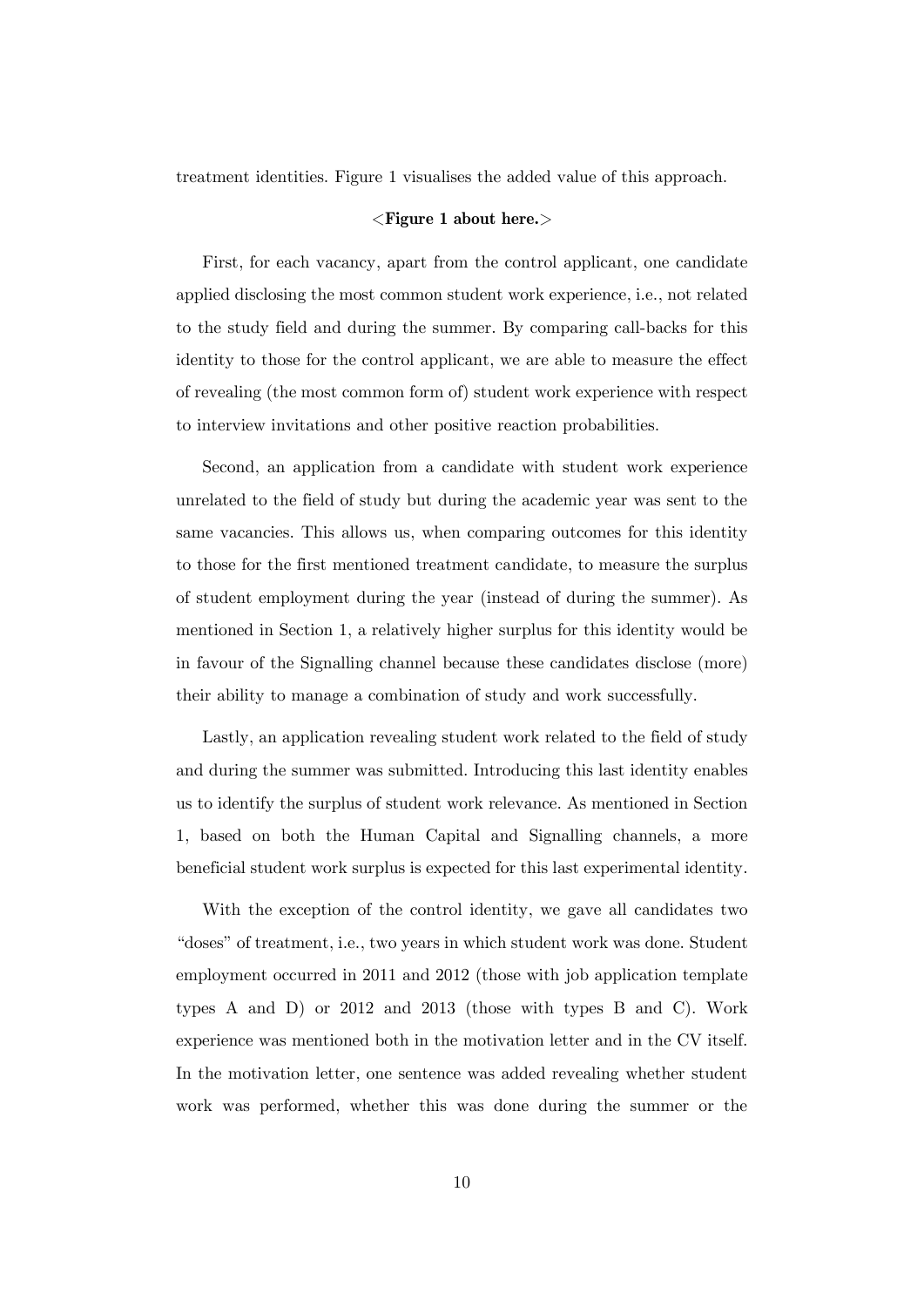academic year and whether this work experience was related to the field of study (and thereby to the posted job). $4 \text{ In the CV},$  a section labelled "experience" (job application template type A), "work experience" (template type B), "student employment" (template type C) or "work experience as a student" (template type  $D$ ) was included.<sup>5</sup> The experimental identity with student work experience related to his field of study mentioned – depending on the occupation for which he applied – experience as an administrative coworker, operator, assistant of the deputy secretary or lab assistant. The experimental identities with an experience that was not related to their studies mentioned experience as a cashier at an American fast food company (job application template type A), waiter at a brasserie (template type B), sandwich artist at a second American fast food company (template type C) or bartender at a café (template type D). In addition, it was always indicated whether the student job was undertaken during the summer or academic year.

#### **2.4 Randomisation Procedure**

-

We conducted our experiment over the course of half a year, i.e., between

<sup>4</sup> For application templaye type A, the sentence "My work experience is limited to student work [during the summer] [during the academic year] [(related to my studies and to the job you posted) during the summer]" was added. For template type B, the following sentence was adopted: "As you can read, I was active as a [student worker during earlier summers] [student worker during earlier academic years] [student worker in a job related to your vacancy during earlier summers]". For template type C, the sentence "Moreover, I [did summer work in July 2012 and July 2013] [combined my studies with student work in 2012 and 2013] [did summer work as a(n) administrative co-worker/operator/assistant of the deputy secretary/lab assistant in July 2012 and July 2013]". Lastly, for template type D, the following sentence was included: "In addition, I did [summer work as a bartender] [student work during the academic year as a bartender] [summer work as a(n) administrative co-worker/operator/assistant of the deputy secretary/lab assistant]".

<sup>&</sup>lt;sup>5</sup> Based on the sentence included in the motivation letter, as well as for job application template types A and B, it became clear that the mentioned (work) experience was gathered via student work (and not via regular work). In addition, "student job" or "holiday work" was explicitly added between parentheses when reporting the particular experience within the "experience" or "work experience" component of the CV.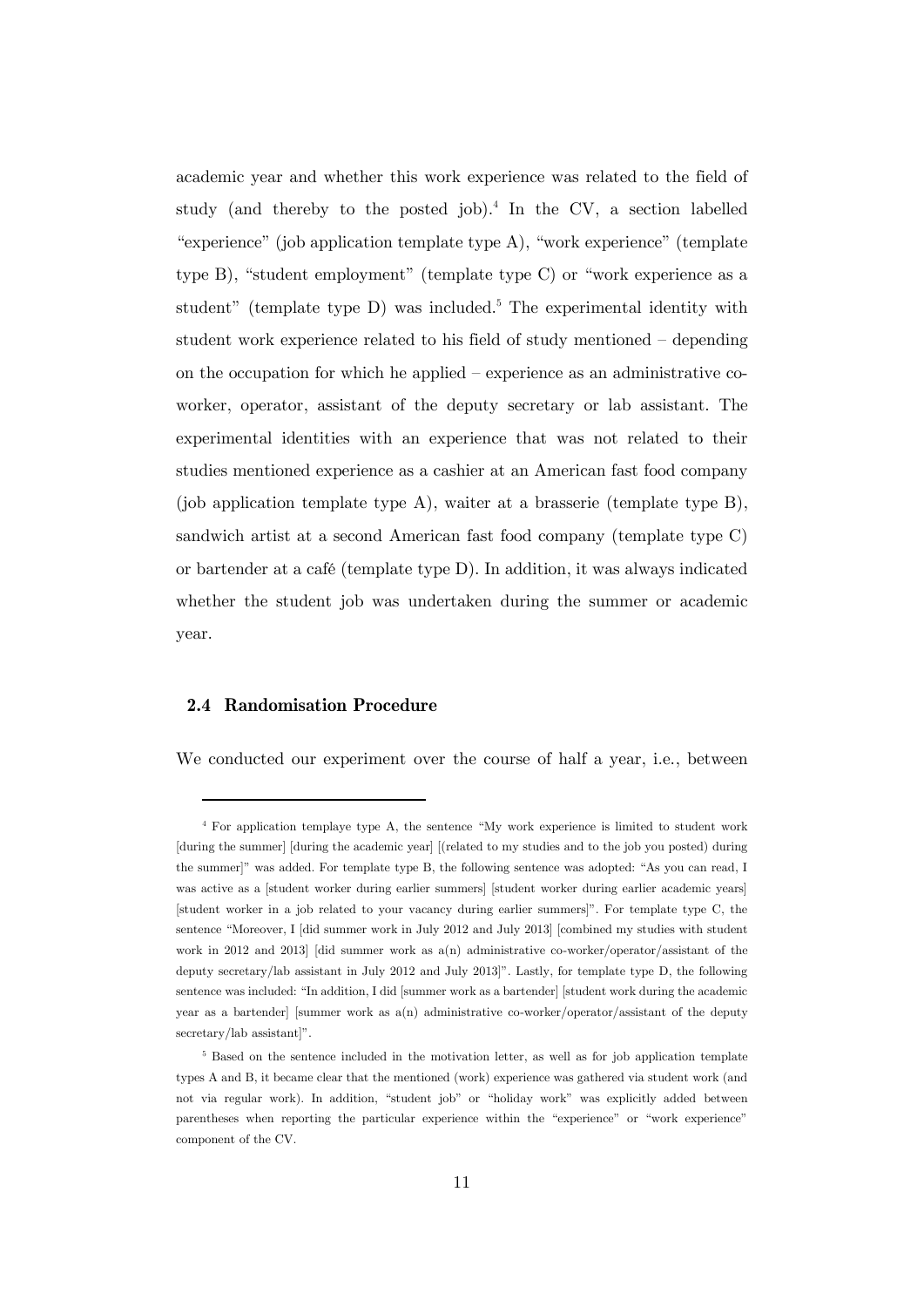October 2014 and March 2015. During this period, we selected all vacancies for starter jobs in the occupations of administrative clerk, operator, management assistant and lab analyst in the database of the Public Employment Agency of Flanders for which our fictitious job applicants matched the requirements. To avoid detection, we applied to no more than one vacancy from each employer. In total, we were able to send 1008 applications to 252 vacancies. One control and three treatment applicants were sent to 70 vacancies for administrative clerk, 62 vacancies for production worker, 70 vacancies for management assistant and 50 vacancies for lab analyst.

Upon the identification of a suitable vacancy, we assigned the four experimental identities to type A, B, C and D job application templates in the following way. First, we generated a random number for each identity. Then, the identity with the highest number was assigned to the type A template, the identity with the second highest number to the type B template, and so on.

Subsequently, we sent the resulting combinations to employers, each time with 12 to 24 hours in between submissions. The order in which the combinations were presented to the employers was determined by four additional random numbers, one for each of the experimental identities. The identity with the highest number was sent first, the identity with the second highest number was sent second, and so on.

Table 1 provides the reader with an overview of the frequencies with which the experimental identities were assigned to a particular job application template type and a particular place in submission order. Clearly, our randomisation procedure worked well. Each experimental identity was assigned to each potential job application template type and each potential place in the submission order in approximately 25% of the vacancies.

#### **<Table 1 about here.>**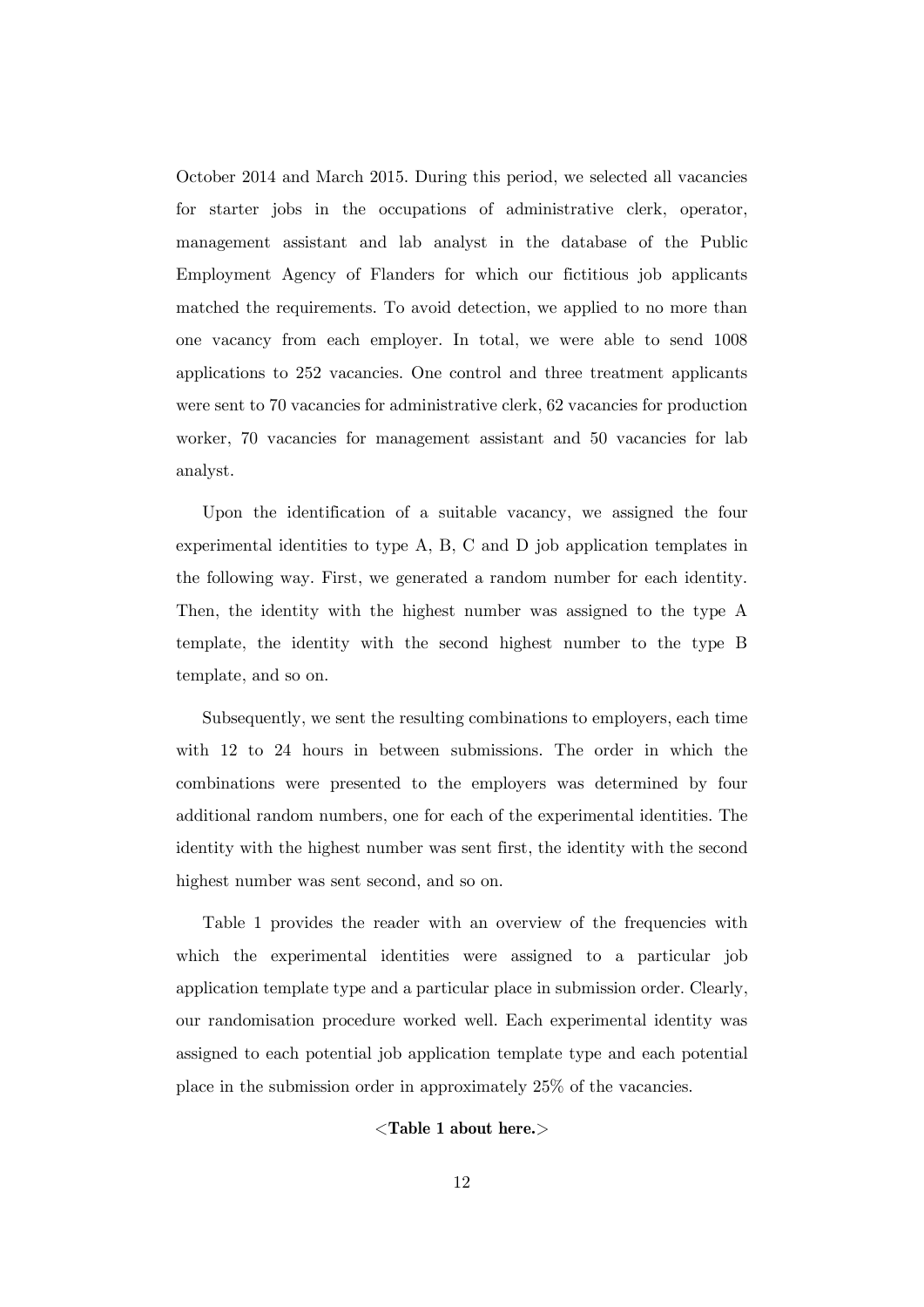#### **2.5 Experimental Outcomes**

Reactions from (real) employers to our fictitious candidacies were received by telephone voicemail and email. The content of employers' responses is available upon request. To minimise inconvenience to the employers, we immediately terminated the recruitment procedure after getting a positive reaction. All call-backs received later than 30 days after the date of application submission were discounted.

In our analysis, we distinguish between two definitions of positive callback. Positive call-back sensu stricto means that the applicant was invited for an interview concerning the job for which he applied. Positive call-back sensu lato includes, in addition to the former definition, the receipt of an alternative job proposal and a request to provide more information or to contact the recruiter.

#### **2.6 Research Limitations**

Before reporting and discussing our empirical findings, we discuss four limitations identified in our experimental design. For an in-depth discussion of the ethical aspects of the correspondence experimentation framework, we refer to Riach and Rich (2004).

The most important limitation of this study is its focus on a particular  $$ but determining – labour market outcome, i.e., initial hiring decisions of employers (outside the candidates' network). Because we simply measure call-back rates for first interviews, we cannot translate our research results into divergences in job offers, let alone divergences in wages. The only method that could be used to obtain causal measures of the surplus of student work experience at later stages of the recruitment process we are aware of is audit testing. Audit experiments go one step further than correspondence experiments by sending matched actors to job invitations. This method is,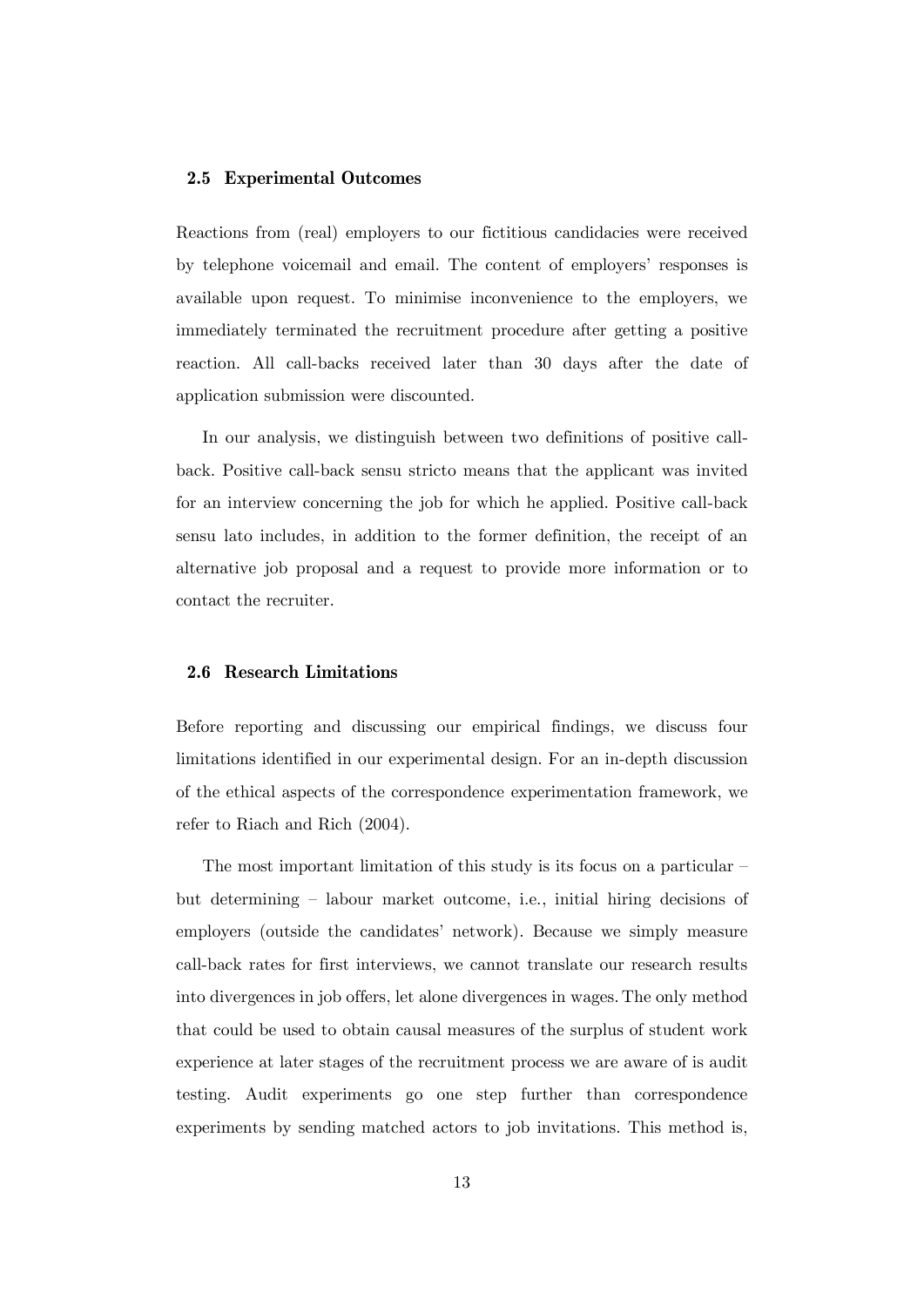however, currently only seldom used, as it has been criticised on various grounds (Heckman and Siegelman, 1993; Riach and Rich, 2002). The main critique is that audit tests suffer from the problem of finding and successfully training real-life job applicants so that they represent a true perfect match. In addition, auditors might (sub)consciously be motivated to prove unequal treatment based on the tested ground and might therefore adjust their behaviour accordingly in an interview.

As a result of this first limitation, in comparison with the literature on student work experience and employment outcomes mentioned in Section 1, we completely eliminate the endogeneity problem at the cost of giving up on scope. Nevertheless, our experimental design is effective in investigating options to explain why and how student work experience might affect broader labour market outcomes.

A second limitation is related to the former point because it also has repercussions for the generalisability of our findings. We measure the (potential) surplus of student work only for young, male candidates within the jobs posted in the database of the Public Employment Agency of Flanders. This limitation is, however, less acute in our design in comparison to former correspondence experiments as we made the conscious choice to test both industry- as administration-oriented and both (middle-)low as (middle-)high skilled occupations. However, it is still possible that the surplus of student work is more or less present in other occupations than those covered in this study.

Third, in line with the literature, we give no direct indication of the control candidate's treatment status. Therefore, the control applicant in our experiment could also be a treated candidate not disclosing his student work experience. The comparison of candidates with and without student work experience is therefore actually a comparison of "openly former student workers" and candidates with an unrevealed student work status. However,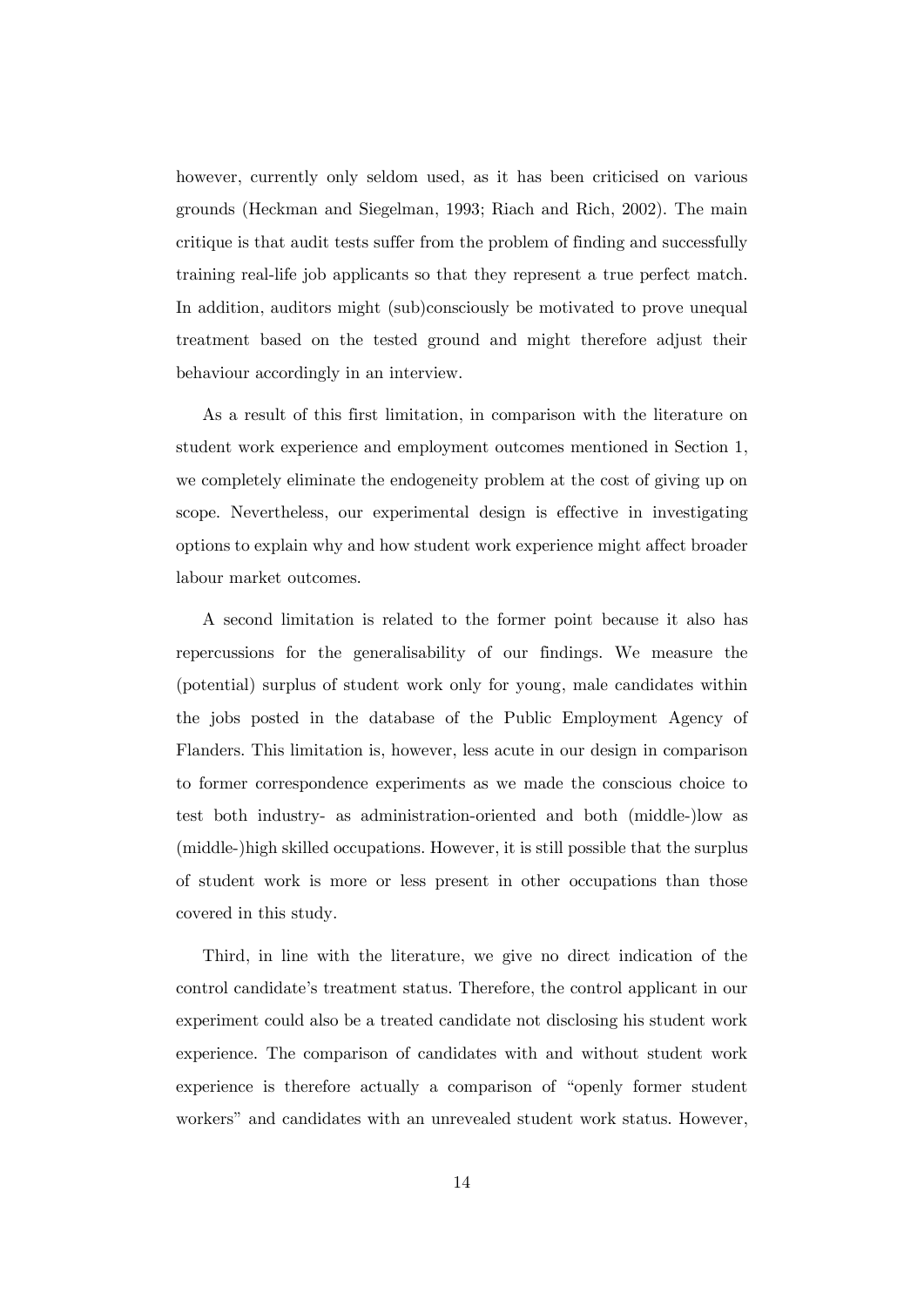because this limitation is expected to cause a similar shift in the surplus of all treated experimental identities, this fact should not bias the conclusions with respect to the relative surplus of various forms of student work experience. The same is true for the second mentioned limitation.

Lastly, although we ensured that the "look and feel" of our CV and motivation letter templates was different for type A, B, C and D job application templates, it is possible that some employers discovered that they were being tested. However, we are quite convinced that the fraction of employers that detected the experiment, if any, was negligible. On the one hand, had employers detected the experiment, one could expect them to have complained about it or given some indication of their discovery. Yet, we did not receive any suspicious reaction in this respect. On the other hand, as student employment is, as a ground for unequal treatment, not heavily debated (in contrast to, for example, ethnicity and gender) in Belgium, we do not believe that employers would ever imagine they were being tested on this issue.

#### **3 Results**

Table 2 presents positive call-back rates measured for our control and treated job candidates. In Panel A and Panel B we follow positive call-backs in both the strict and broad sense, respectively. Overall statistics following the former (latter) definition are presented in Panel A.1 (Panel B.1). Candidates who do not reveal any student work experience receive an invitation for a job interview (any positive reaction) in 6.7% (18.7%) of cases while all candidates revealing student work experience together receive an invitation in 6.2%  $(16.7\%)$  of cases. The ratio of these call-back rates, presented in Column  $(6)$ , is 0.922 with respect to positive call-back sensu stricto, indicating that the latter candidates receive 7.8% fewer invitations. It is 0.894 with respect to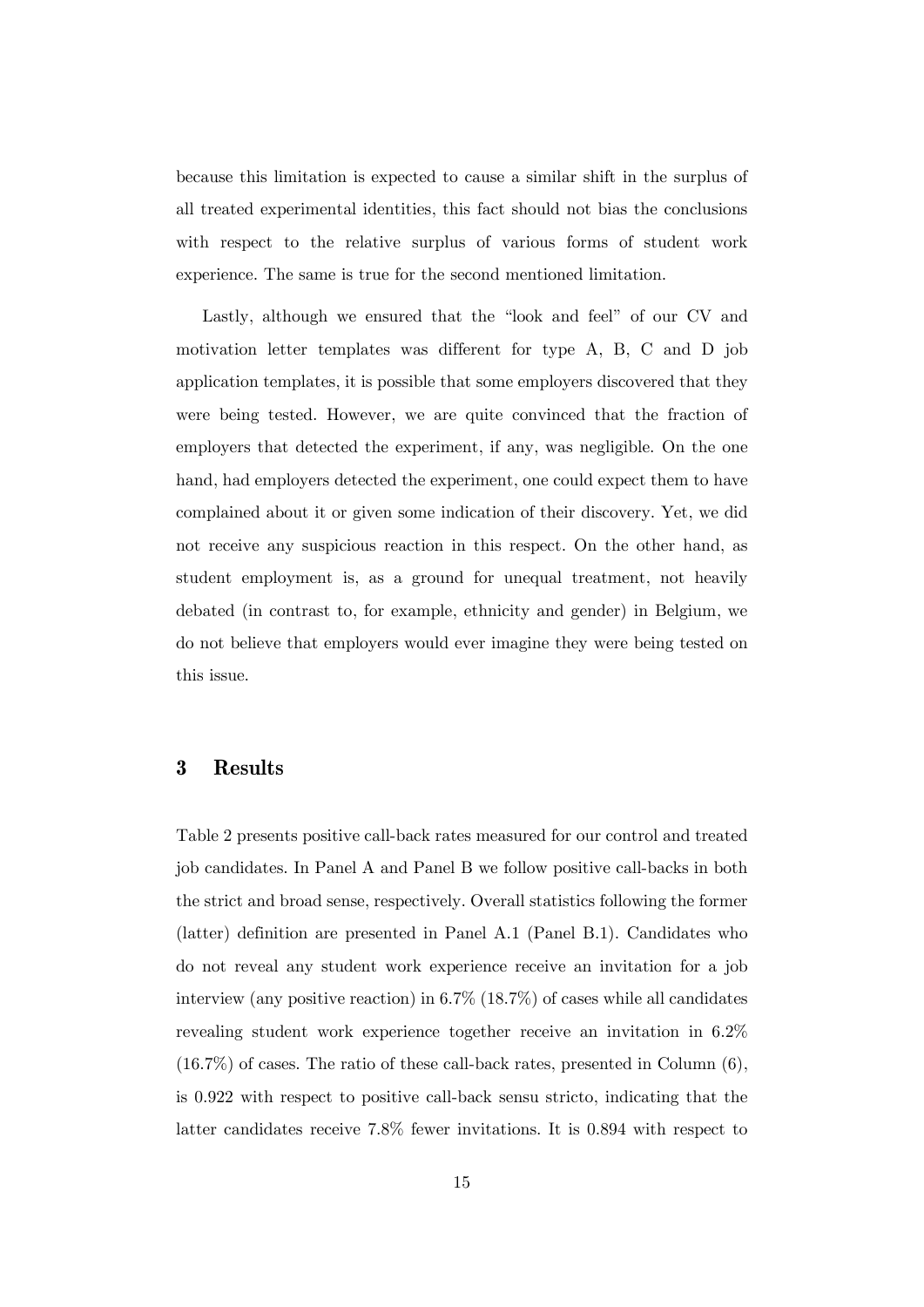positive call-back sensu lato, meaning that those revealing student work experience receive, in addition, 10.6% fewer positive reactions in the broad sense. However, none of these ratios is significantly different from 1. Thus, overall, mentioning student work experience does not yield a surplus with respect to the probability of getting a beneficial reaction to one's application. In other words, we cannot reject that, overall, disclosed student work experience is neglected as a discriminating criterion in respect to employers' application judgments.

#### **<Table 2 about here.>**

In addition, separate interview rates for the three treated experimental identities are very comparable. The probability of receiving a job interview invitation is 6.3% for the identity with student work experience during the summer that is not related to his field of study, 6.3% for the identity with student work experience during the academic year that is not related to his field of study and 5.9% for the identity with student work experience during the summer that does relate to his field of study. Concerning the positive call-back rates in a broad sense, Columns (3) to (5) of Table 2 present somewhat more variation. Among the treated identities, the positive callback rate in a broad sense is the highest for those with unrelated student work experience during the academic year (18.3%) and lowest for those with related student work experience during the summer (15.1%). We come back to the significance of this difference later.

In Panels A.2 and B.2, Panels A.3 and B.3 and Panels A.4 and B.4 in Table 2, the dataset is broken up by candidate's education level, the orientation of the profession (administration or industry) and the contract type offered (permanent or temporary), respectively. In so doing, we obtain three subsamples for which positive call-back ratios are found which are (weakly) significantly lower than 1. On the one hand, we observe that interview rates are less beneficial for former student workers who are more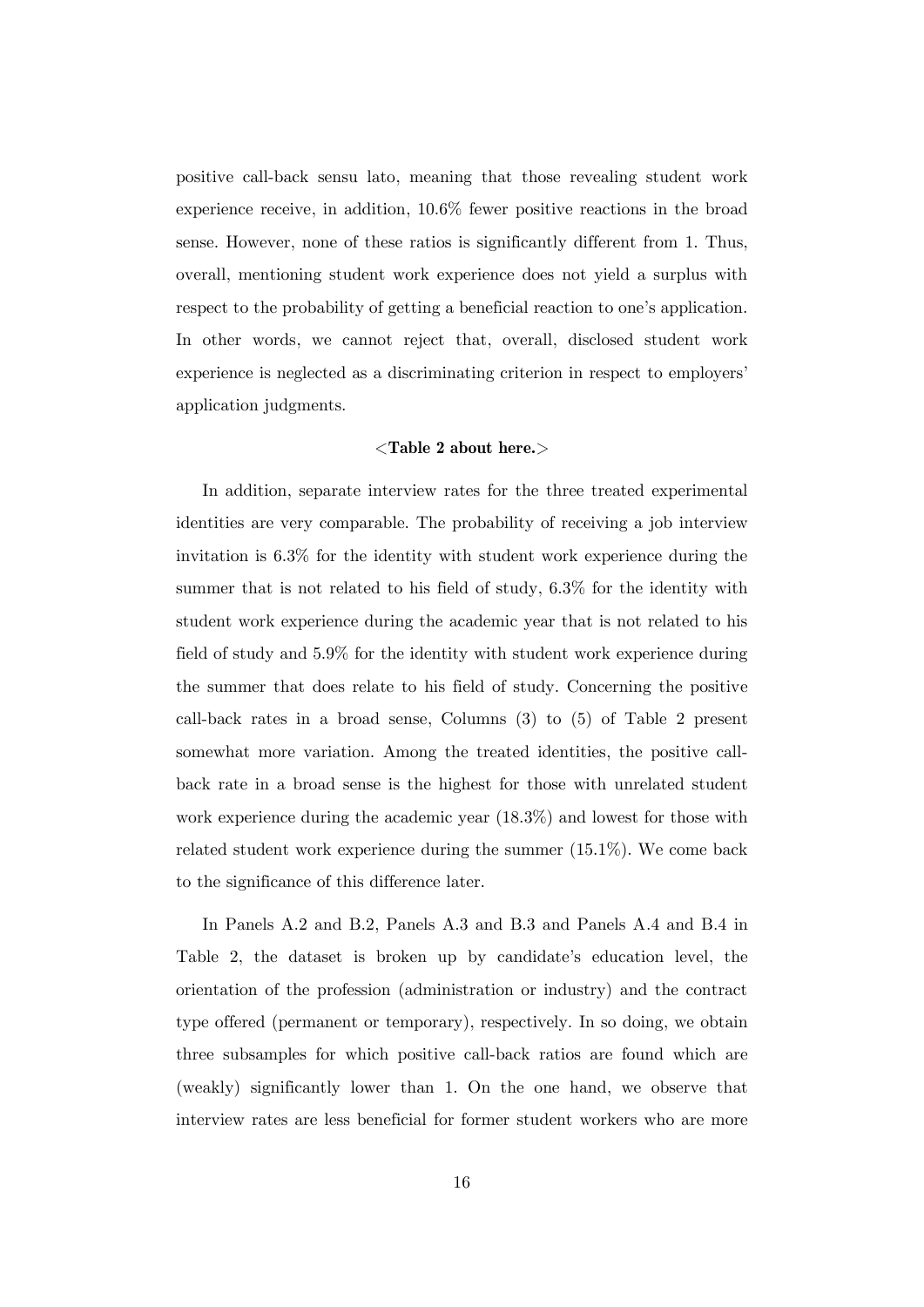highly educated.<sup>6</sup> On the other hand, we see that, with respect to the probability of getting any positive reaction, lower interview rates are compensated by more other positive reactions for these treated candidates. Moreover, for this broader outcome, we identify a significant ratio (below 1) for less educated candidates. Lastly, we find significant evidence that disclosing student work experience in the industrial sector (occupations of operator and lab analyst) has a negative effect.

Table 3 provides the reader with additional positive call-back ratios. While Column (6) of Table 2 is focussed on a comparison of the control candidates with all treated candidates, by means of Table 3 we are able to compare the difference in interview rates (Panel A) and (any) positive reaction rates (Panel B) between all experimental identities separately. Positive call-back ratios are calculated by dividing the positive call-back rate for the experimental identity indicated in the row header of Table 3 by the positive call-back rate for the experimental identity indicated in the column header. Only one weakly significant difference is observed in Table 3. The probability of receiving any positive reaction is 19.1% lower for candidates revealing student work experience related to his studies and performed during the summer.

#### **<Table 3 about here.>**

Given the insignificant statistics presented in Table 3, we cannot reject that positive call-back rates for treated candidates are equal irrespectively of whether students did (irrelevant) jobs during the summer or during the academic year (Column (2) in Panel A.2 and Panel B.2) and of whether these jobs related to their field of study (Column (2) in Panel A.3 and Panel B.3).

-

<sup>&</sup>lt;sup>6</sup> The reader might mention that, in addition, the magnitude of the interview ratio for the less educated is quite high. However, due to the low overall probability of interview invitation for the latter subpopulation (and ipso facto little overall variation in call-back for them), this does not yield a significant ratio.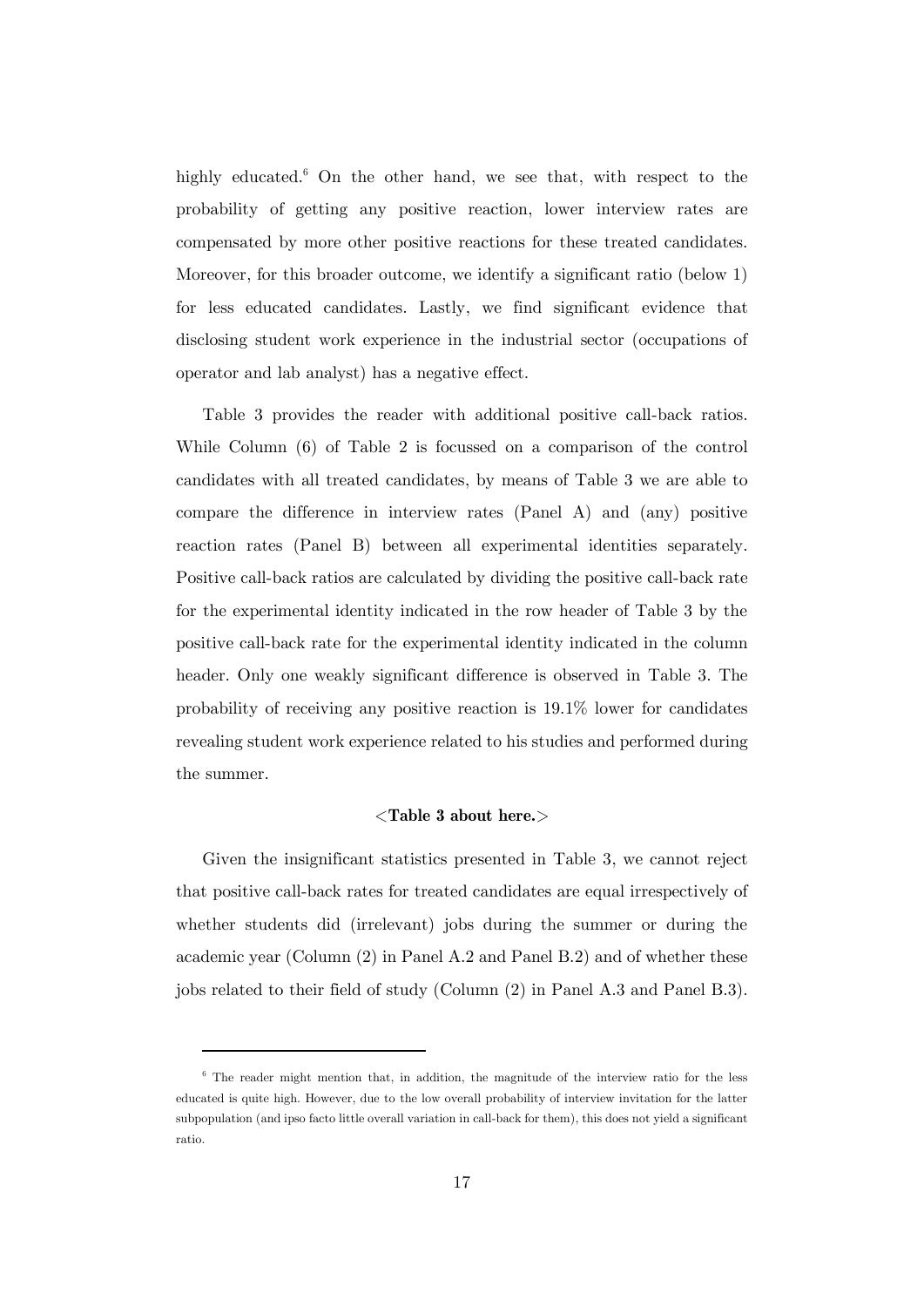Based on this finding, taken together with the finding of an overall zero treatment effect, we conclude that our results do not support a (positive) human capital or signalling effect of student work experience with respect to employers' initial hiring decisions.

As we randomly assigned our four experimental identities with respect to student work experience to one of the application template types and places in the submission order, regressing positive call-back at the individual application level on the various forms of student work experience, on the one hand, and employee characteristics, on the other hand, should lead to exactly the same statistical results for a sample size approaching infinity. However, our sample size is finite. Therefore, variables that vary at the vacancy level (i.e., job application template type and submission order) may happen to correlate with the experimental identities. Table 1 indicates that this is indeed the case. For instance, candidates not mentioning student work experience are in 23.4% of cases assigned to the type A template while candidates mentioning student jobs related to their field of study are in 28.2% of the cases assigned to this template. In addition, the former identity is sent in 22.0% of the cases as a first application, while the latter is sent first to 24.2% of the vacancies. To control for this slight correlation, we perform a regression analysis.

In addition, by means of an ordered logistic regression, we are able to combine variation in the two studied outcomes, i.e., the probability of getting immediately invited to an interview after applying and the probability of getting any positive reaction. Therefore, we construct a dependent variable which is 2 in cases in which the candidate is immediately invited to a job interview, 1 in cases in which he receives any other positive reaction and 0 in cases in which he receives no (positive) reaction at all.

One final reason for conducting a regression analysis is that it allows us to investigate the independent effect of other vacancy characteristics by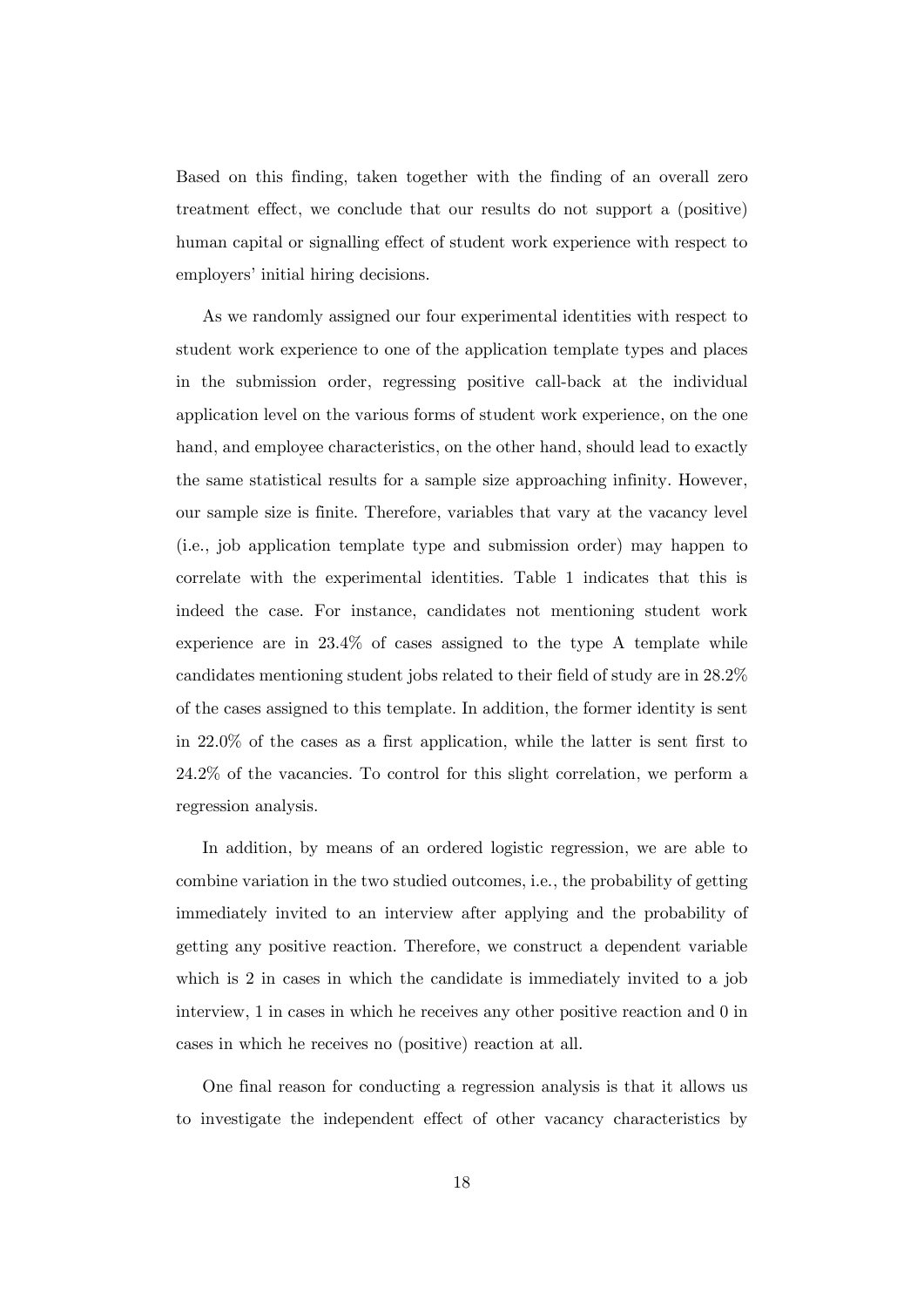which the effect of student work experience is potentially heterogeneous (such as occupation level, occupation orientation or contract type mentioned in the vacancy).

Table 4 displays our model estimates presented as odds ratios. We regress the aforementioned categorical dependent variable on various sets of key and control variables, included as such and/or in interaction with student work experience. For reasons of regression results comparability, all variables except for the one indicating student work experience are normalised by subtracting their mean among the subpopulation of former student workers. Lastly, as four applicants contacted the same firm, their probability of receiving a positive reaction is correlated. Therefore, standard errors are corrected for the clustering of observations at the vacancy level.

#### **<Table 4 about here.>**

In Model (1), we regress positive call-back on a dummy indicating student work experience only. In line with Column (6) in Panel A.1 and Panel B.1 of Table 2, we get an odds ratio that is non-significantly lower than 1. In Model (2) we add interactions between student work experience and indicators of whether this work was done during the year and of whether this work related to the job mentioned in the vacancy. The odds ratio for the former (latter) interaction is 1.108 (0.890), thus indicating that the odds ratio comparing the positive call-back rates for candidates with and without student work experience is 1.108 times higher (1.124 times lower) in cases in which student work is performed during the academic year (related to the job mentioned in the vacancy). These ratios square with the relatively high call-back ratio in Column  $(1)$  of Panel B.2  $(0.979$  compared to 0.894 and 0.809) and the relatively low call-back ratios in Column (1) of Panel A.3 and Panel B.3 of Table 3. However, none of the aforementioned odds ratios are significantly different from 1.

Next, in Model (3), we combine the variables included in Model (2) with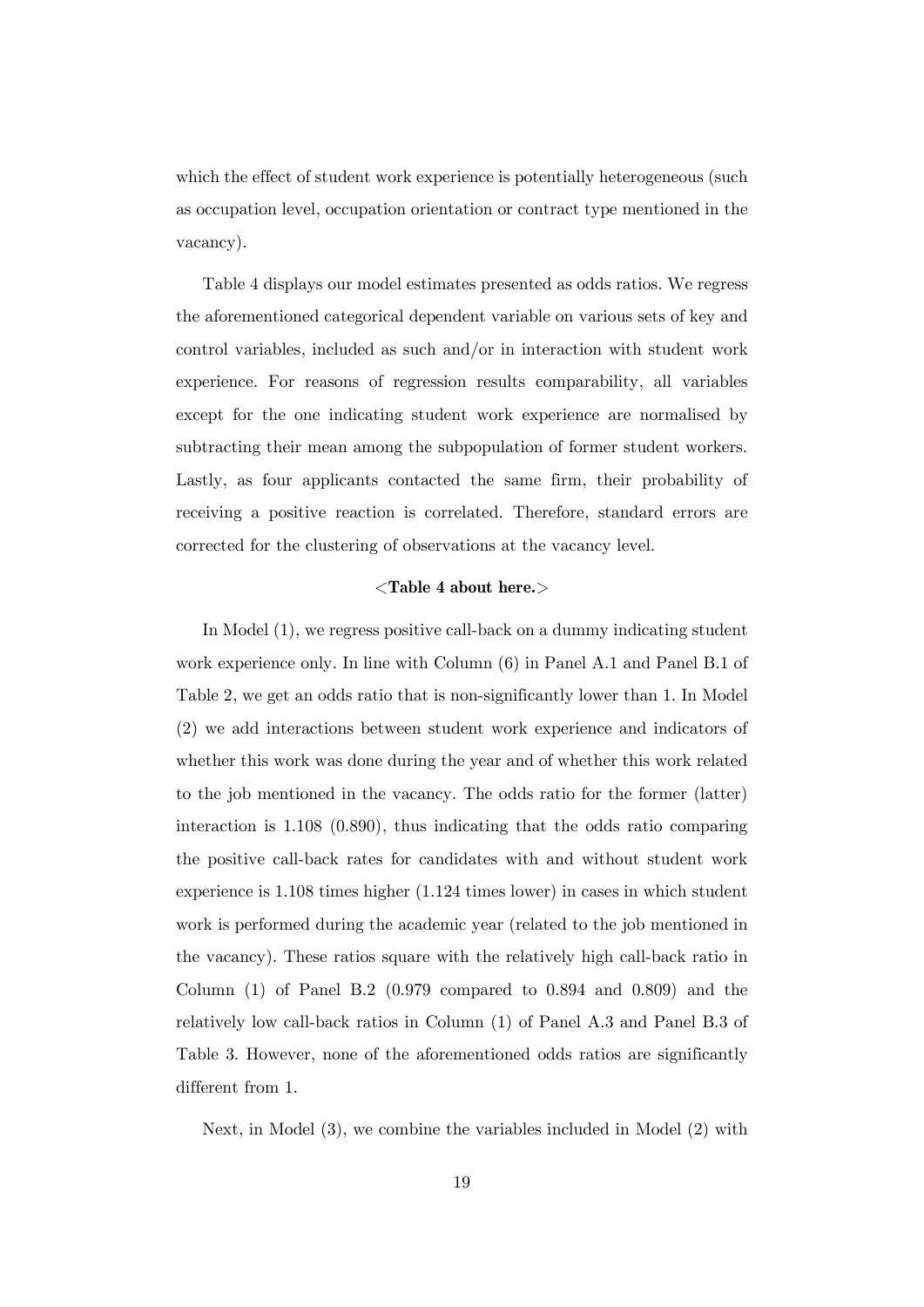indicators of template type and submission order. However, the inclusion of these additional variables does not change the results for the treatment indicators. Moreover, as announced in Section 2.2, call-back outcomes do not vary across template types. Lastly, but not surprisingly, these outcomes are more in favour of the first candidate sent. For this candidate, the odds of a more beneficial outcome (invitation versus any other positive reaction and any other positive reaction versus no (positive) reaction at all) is 1.365 times higher compared with the last candidate sent.<sup>7</sup>

Finally, in Model (4), we extend the set of variables included as such and in interaction with student work experience (if relevant). On the one hand, we add a triple interaction indicating that student work experience was not related to the field of study and undertaken at an American fast-food restaurant (instead of at a small brasserie or café). On the other hand, we add interactions with indicators for (middle-)high educated candidates, vacancies in the industrial sector and vacancies offering a temporary contract. Consistent with Table 2, (only) a significant odds ratio is observed with respect to the interaction with the industrial sector.

To test the robustness of these regression results, we also estimated binary logit model and linear probability model regressions for both call-back outcomes separately. The results for these models lead to the same empirical pattern and are available upon request. Interestingly, regressions on positive call-back in a broad sense show that, also after controlling for job application template type and sending order, applicants who performed student work related to their field of study during the summer have a (weakly significantly) lower probability of getting a positive call-back in comparison to applicants not mentioning student work experience (as is also observed in Column (1)

-

<sup>7</sup> The call-back rates in a broad sense were 19.4% for the first, 17.8% for the second, 15.9% for the third and 15.5% for the fourth application sent.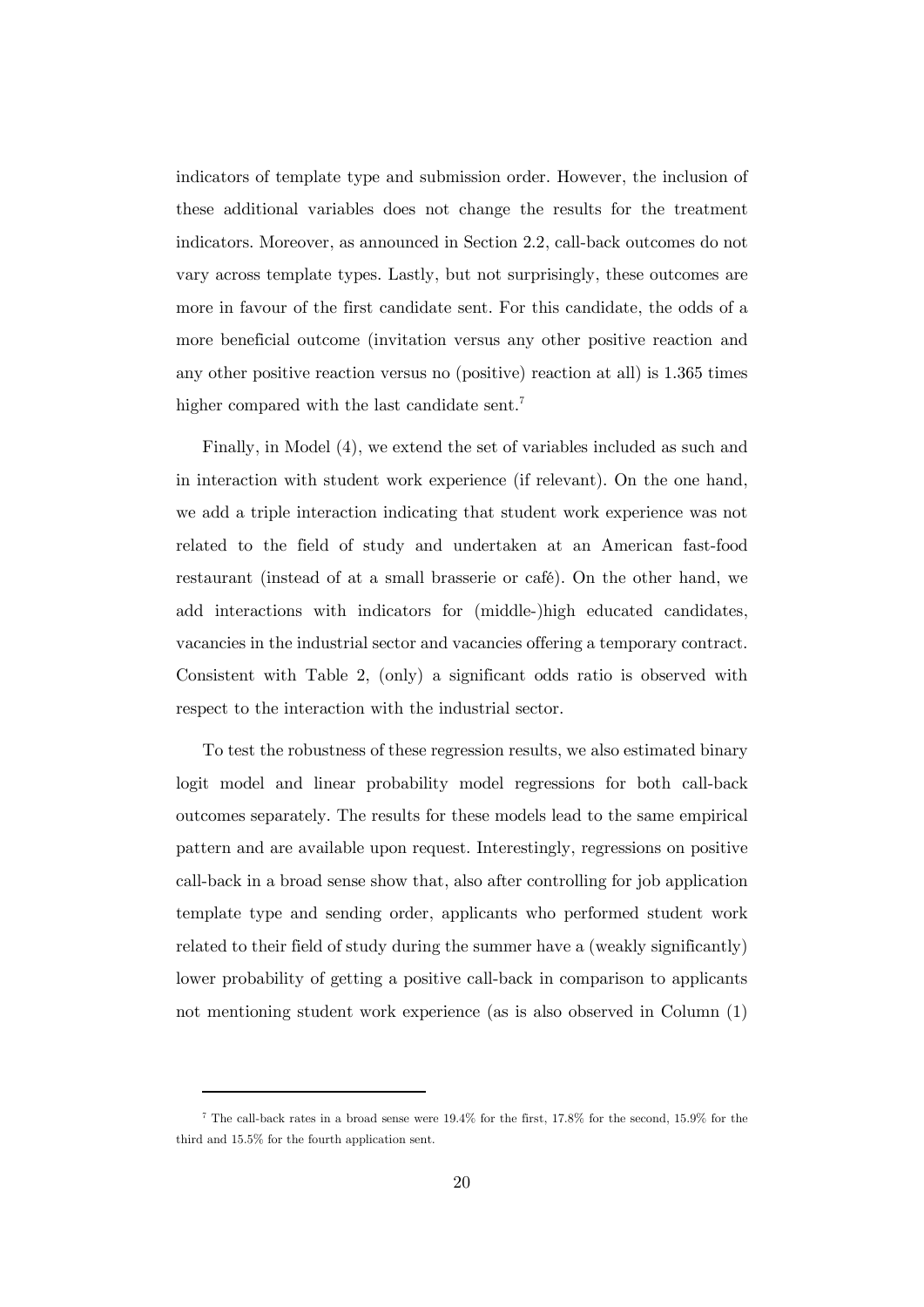of Panel B.3 of Table 3).

#### **4 Conclusion**

This study contributed to the literature on student work experience and later labour market success. At the start of this study, we explained that a relationship between both outcomes could be expected based on standard Human Capital Theory as well as Signalling Theory, Social Network Theory and Screening Theory. In addition, we showed that the literature is, from an empirical point of view, inconclusive about whether (causality), why (empirical support for theoretical mechanisms) and when (heterogeneity in the effect by observables) student work may affect later labour market outcomes. By means of our own empirical research, we aimed to occupy parts of these three gaps. We did this by investigating the causal connection between various forms of student work and later hiring chances for graduates.

To this end, we presented a randomised field experiment in which quartets of fictitious job applications from male graduates were sent to real job openings in Flanders (Belgium). For every vacancy, a treatment of former student work was randomly assigned to three applications: student work unrelated to the field of study during the summer, student work related to the field of study during the summer and student work unrelated to the field of study during the academic year. By means of this experimental design, the endogeneity of student work with respect to later labour market outcomes was controlled by construction. Concerning the "when" question, this research design allowed us to estimate heterogeneous treatment effects with regard to (i) whether the student work was combined with study tasks during the academic year and (ii) the relevance of student work to the candidate's field of study. Lastly, we argued that an overall non-zero treatment effect (and a relatively higher effect in the case of relevant student work) could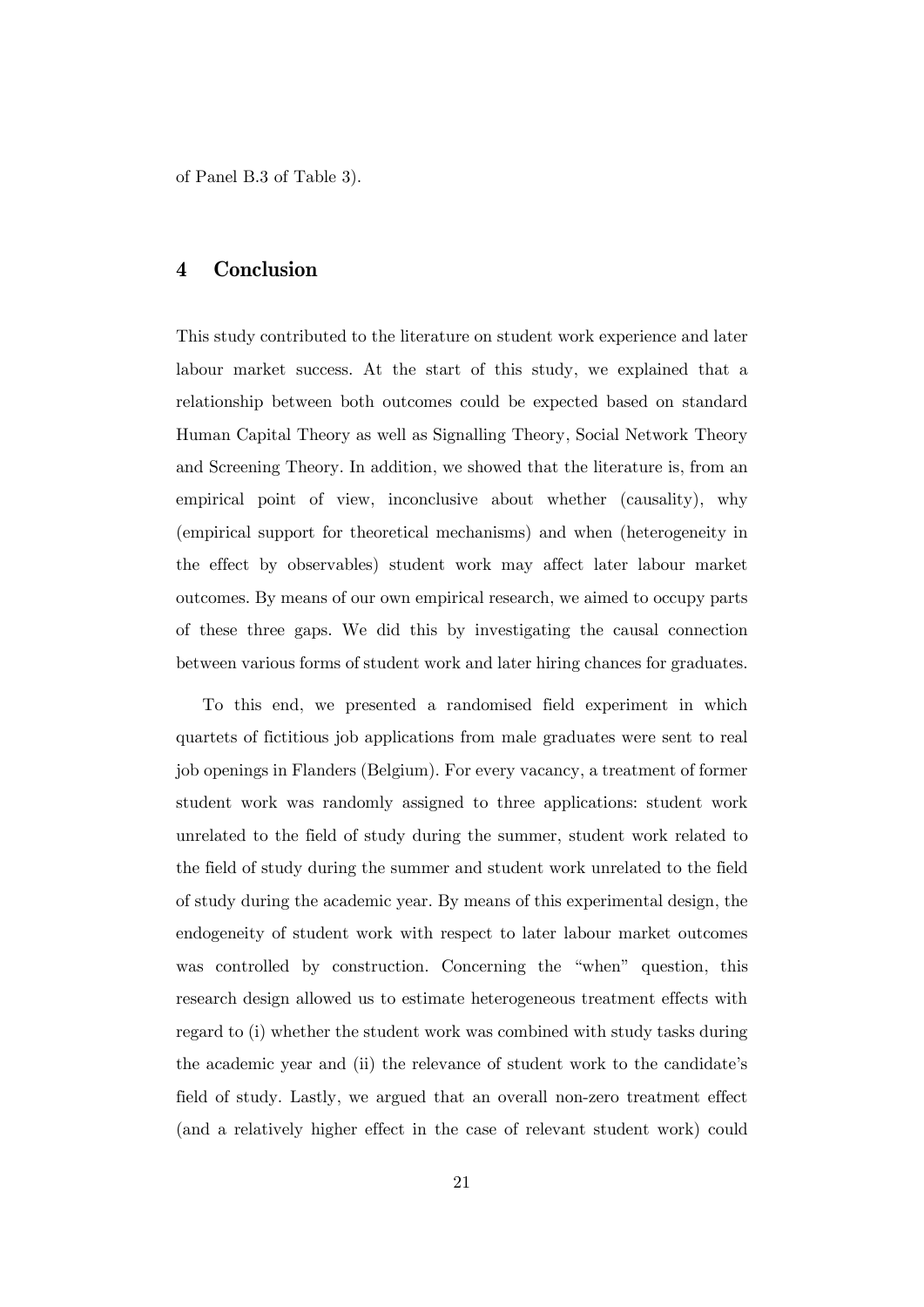only be supported by the Human Capital and Signalling channels while a relatively higher surplus for student employment during the year would be in favour of the Signalling channel.

Overall, we found no evidence of a causal effect of mentioning student work experience on job candidates' probability of receiving a positive callback. In addition, we observed adverse effects for particular success rates for several subsamples of our data by education level, sector and contract characteristics. Thus, at the most, positive aspects of student employment (such as the signal of relevant skills and work motivation) compensated for its negative aspects (such as perceived adverse social background characteristics and disinterest in academic development). Moreover, the estimated treatment effect was not heterogeneous whether or not the graduate did his student work during the academic year (and thereby signalled that he was able to successfully manage a combination of study and work) nor did positive call-backs vary by whether students' (summer) jobs were related to their field of study.

Our empirical findings are inconsistent with the tendency of non-negative effects reported in the literature on student work and later labour market outcomes. This deviation can be explained in three ways. First, it is possible that the positive effects reported in the literature are partly driven by unobserved heterogeneity that is hard to control based on non-experimental data. Consistent with this explanation is that the single exception in the existing literature finding (partly) negative effects was precisely Hotz et al. (2002) applying the most ambitious – and in our opinion, the most convincing – approach to control for the endogeneity of student work with respect to later labour market outcomes. A second potential explanation is that the positive effects found in the literature were merely driven by the Social Network and Screening channels, which were locked out of our experiment.

One final explanation is related to one of the limitations acknowledged in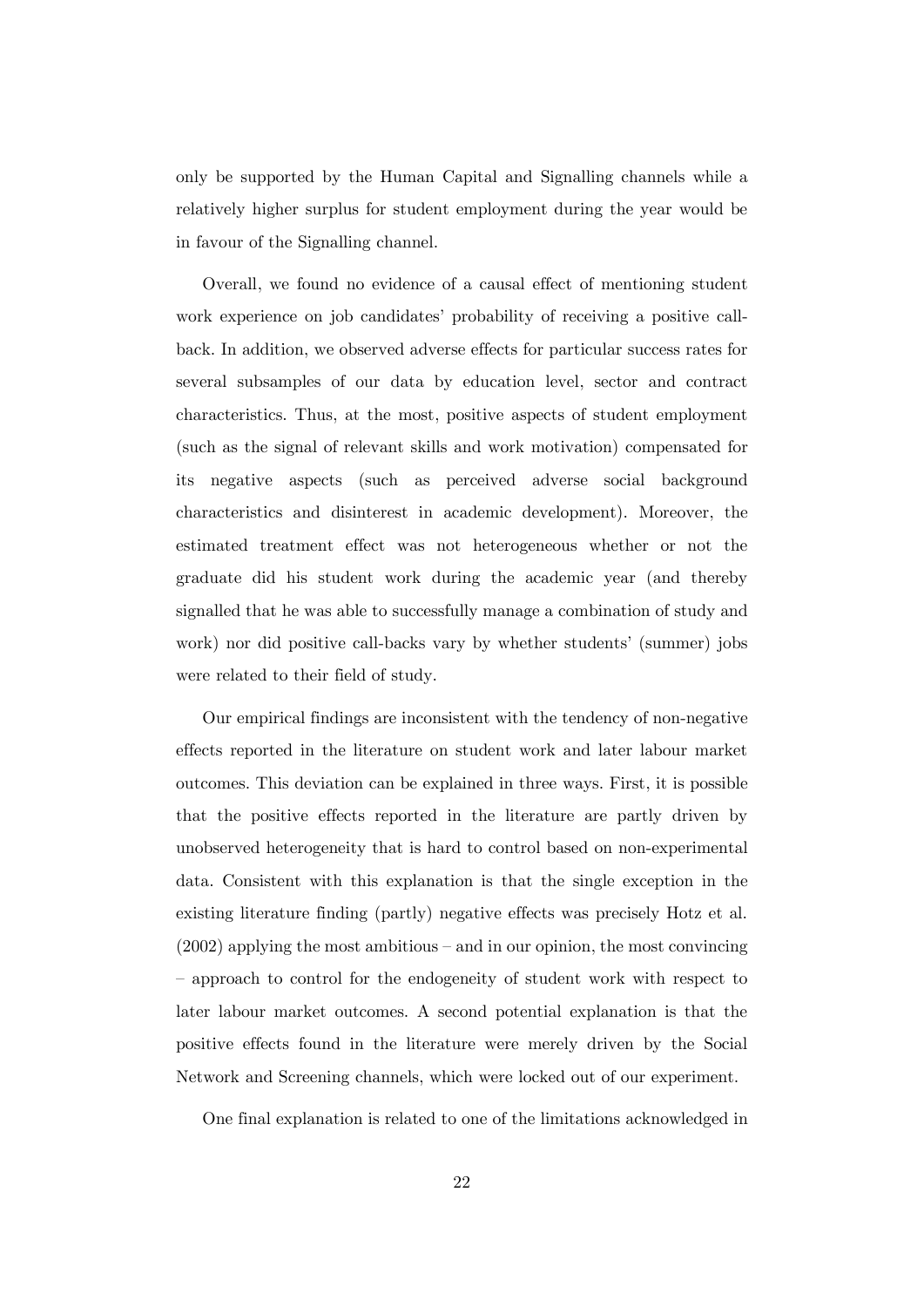our study, i.e., that we limited our scope to the effect of student work experience on a very particular labour market outcome. It is possible that the causal effect of student employment is higher at subsequent recruitment stages and during later points in the career. Therefore, as a direction for future research, we believe it could be fruitful to explore quasi-experimental data in which exogenous variation in students' work engagement (for instance, driven by lotteries assigning youngsters to (public) student jobs) is merged with administrative information on their later labour market outcomes. In that way, the strengths of the present study could be coupled to a broader focus.

#### **References**

Adriaenssens, S., Verhaest, D., Van den Broeck, A., Proost, K., Berings, D. (2014): De arbeidsparticipatie van Vlaamse scholieren. *Tijdschrift voor Arbeidsvraagstukken*, 30, 281–301.

Alam, M., Carling, K., Nääs, O. (2013): The effect of summer jobs on post-schooling incomes. *IFAU Working Paper*s, 2013:24.

Allen, J. (2011): Mobilization of Human Resources. In: Allen, J., van der Velden, R. (eds.): *The Flexible Professional in the Knowledge Society: New Challenges for Higher Education*. Dordrecht, Heidelberg, London, New York: Springer.

Arrow, K. J. (1973): The Theory of Discrimination. In Ashenfelter, O., Rees, A. (eds.): *Discrimination in Labor Markets*. Princeton: Princeton University Press.

Baert, S. (2014): Career Lesbians. Getting Hired for Not Having Kids? *Industrial Relations*, 45, 543–561.

Becker, G. S. (1964): *Human Capital: A Theoretical and Empirical*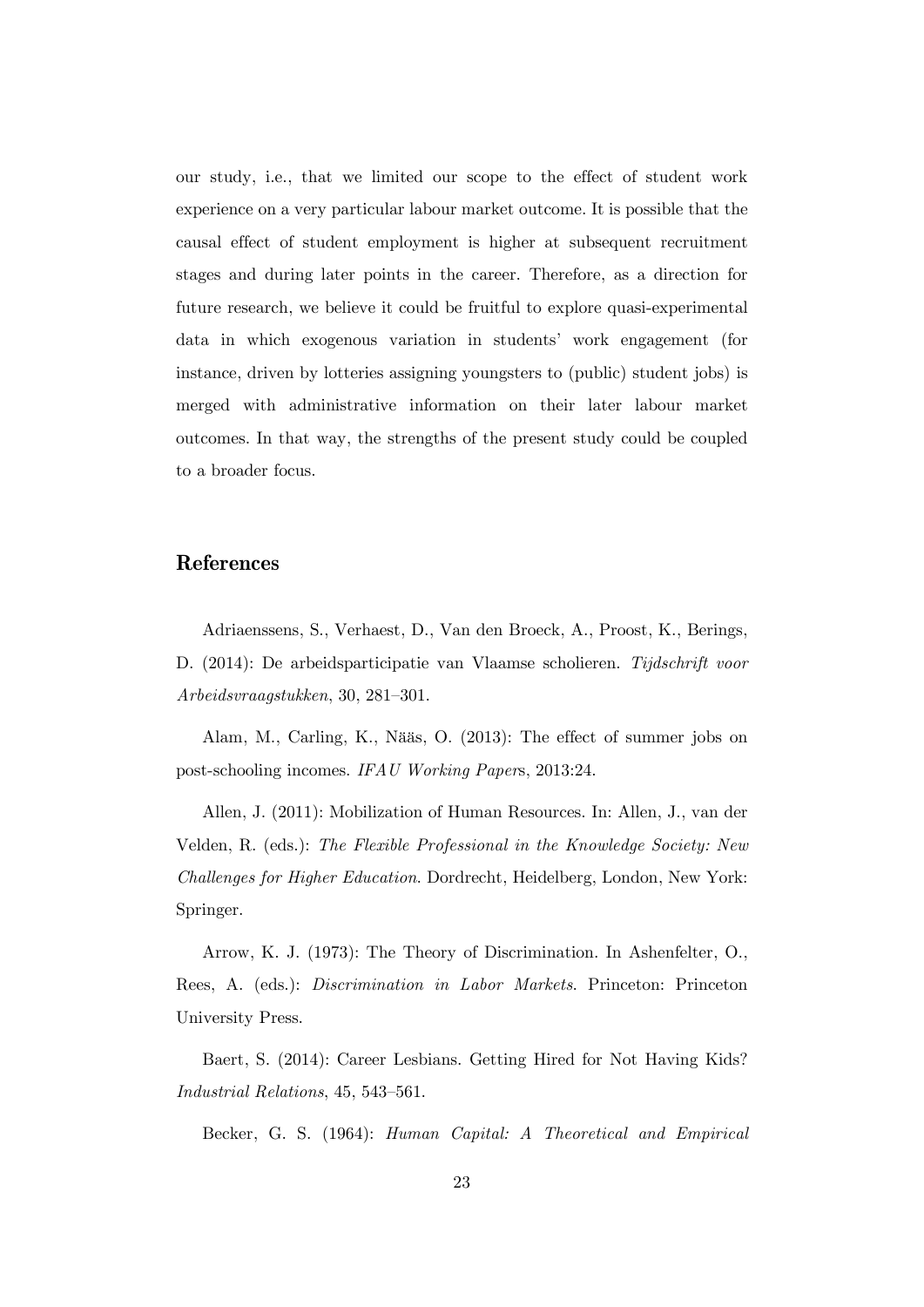*Analysis, with Special Reference to Education.* New York: National Bureau of Economic Research.

Becker, G. S. (1965): A theory of the allocation of time. *Economic Journal*, 75, 493–517.

Bertrand, M., Mullainathan, S. (2004): Are Emily and Greg more employable than Lakisha and Jamal? A field experiment on labor market discrimination. *American Economic Review*, 94, 991–1013.

Buscha, F., Maurel, A., Page, L., Speckesser, S. (2012): The Effect of Employment while in High School on Educational Attainment: A Conditional Difference-in-Differences Approach. *Oxford Bulletin of Economics and Statistics*, 74, 380–396.

Carr, R., Wright, J., Brody, C. (1996): Effects of High School Work Experience a Decade Later: Evidence from the National Longitudinal Survey*. Sociology of Education*, 69, 66–81.

Derous, E., Ryan, A. M. (2008): When earning is beneficial for learning: The relation of employment and leisure activities to academic outcomes*. Journal of Vocational Behavior*, 73, 118–131.

Dustmann, C., van Soest, A. (2007): Part-time work, school success and school leaving. *Empirical Economics*, 32, 277–299.

Ehrenberg, R. G., Sherman, D. R. (1987): Employment While in College, Academic Achievement, and Postcollege Outcomes. A Summary of Results. *Journal of Human Resources*, 22, 1–23.

Eriksson, S., Rooth, D.-O. (2014): Do Employers Use Unemployment as a Sorting Criterion When Hiring? Evidence from a Field Experiment. *American Economic Review*, 104, 1014–1039.

Geel, R., Backes-Gellner, U. (2012): Earning While Learning: When and How Student Employment is Beneficial*. Labour*, 26, 313–340.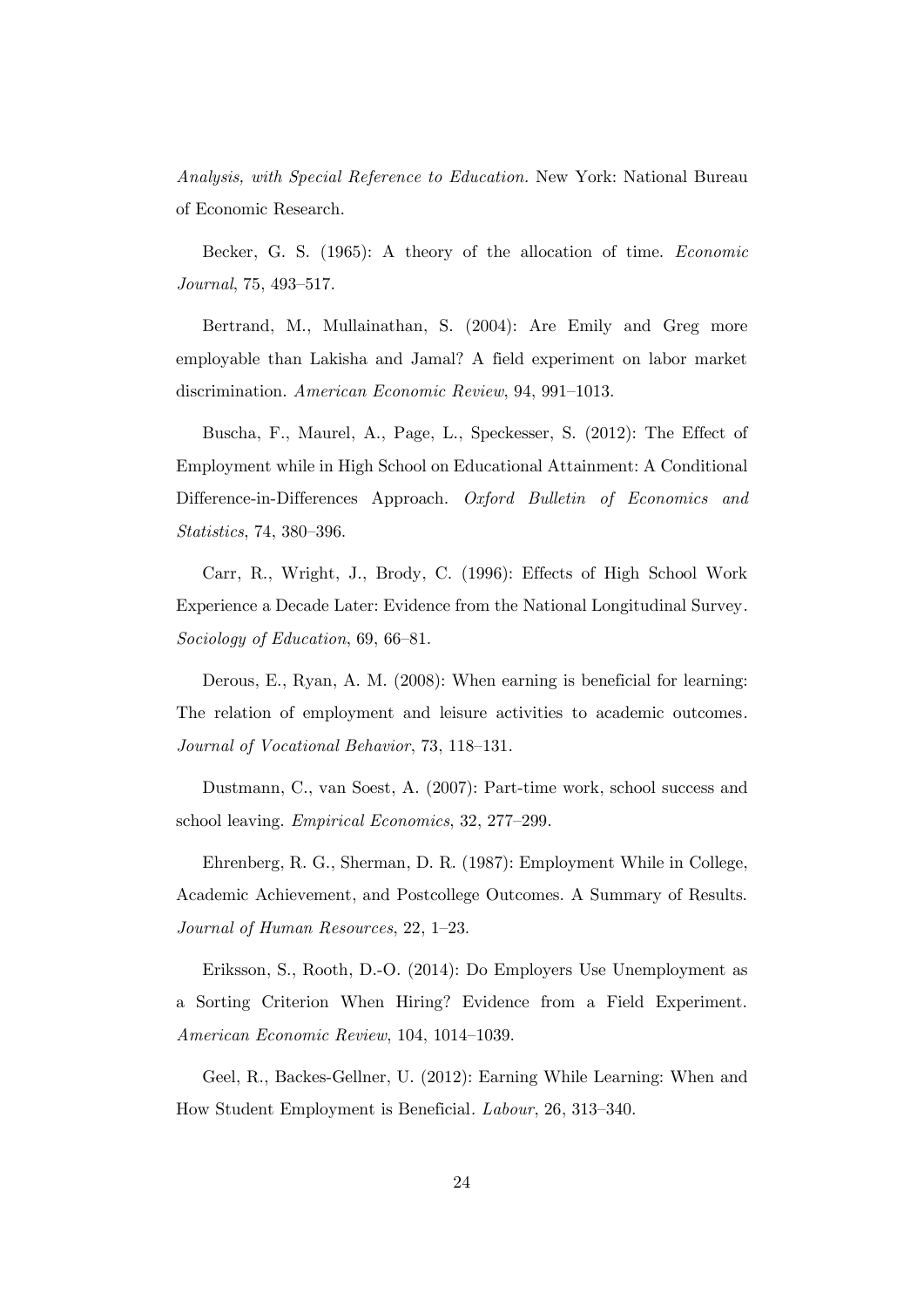Granovetter, M. S. (1973): The Strength of Weak Ties. *American Journal of Sociology*, 78, 1360–1380.

Häkkinen, I. (2006): Working while enrolled in a university: does it pay? *Labour Economics*, 13, 167–189.

Heckman, J. J., Siegelman, C. (1993): *The Urban Institute Audit Studies: Their Methods and Findings*. Washington DC: Urban Institute.

Hotz, V. J., Xu, L. C., Tienda, M., Ahituv, A. (2002): Are there returns to the wages of young men from working while in school? *Review of Economics and Statistics*, 84, 221–236.

Kalenkoski, C. M., Pabilonia, S. W. (2012): Time to work or time to play: The effect of student employment on homework, sleep and screen time. *Labour Economics*, 19, 211–221.

Kroft, K., Lange, F., Notowidigdo, M. J. (2013): Duration Dependence and Labor Market Conditions: Evidence from a Field Experiment. *Quarterly Journal of Economics*, 128, 1123–1167.

Light, A. (1999): High school employment, high school curriculum, and post-school wages. *Economics of Education Review*, 18, 291–309.

Light, A. (2001): In-school work experience and the returns to schooling. *Journal of Labor Economics*, 19, 65–93.

McCoy, S., Smyth, E. (2007): So much to do, so little time: part-time employment among secondary students in Ireland. *Work, Employment & Society*, 21, 227-246.

Molitor, C. J., Leigh, D. E. (2005): In-school work experience and the returns to two-year and four-year colleges. *Economics of Education Review*, 24, 459–468.

Orr, D., Gwos, C., Netz, N. (2011): *Social and Economic Conditions of Student Life in Europe. Synopsis of indicators*. Bielefeld: Bertelsmann Verlag.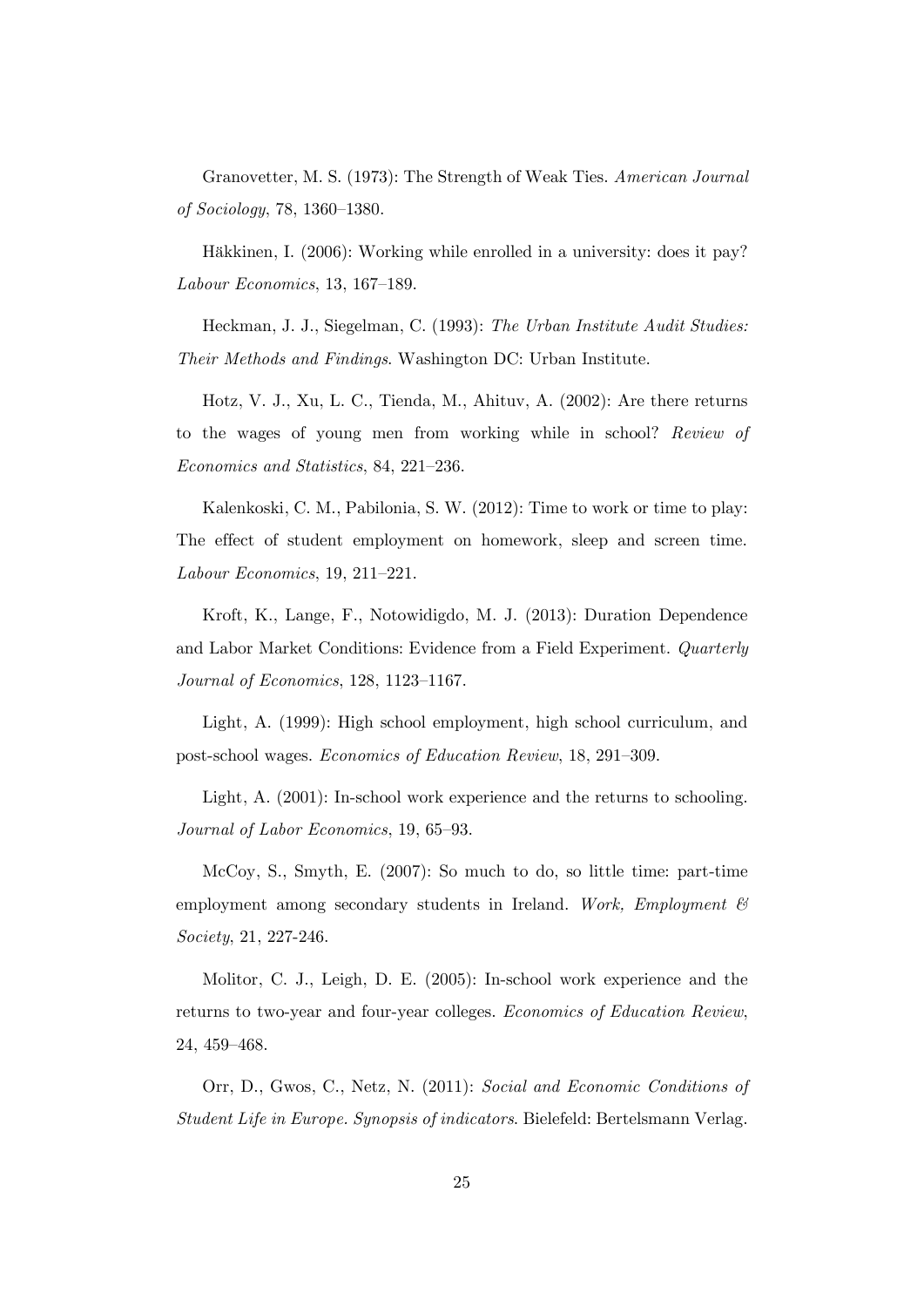Pager, D. (2007): The use of field experiments for studies of employment discrimination: contributions, critiques, and directions for the future. *Annals of the American Academy of Political and Social Science*, 609, 104–133.

Painter II, M. A. (2010): Got a job and keep it! High school employment and adult wealth accumulation. *Research in Social Stratification and Mobility*, 28, 233–249.

Parent, D. (2006): Work while in high school in Canada: its labour market and educational attainment effects. *Canadian Journal of Economics*, 39, 1125–1150.

Rees, D. I., Mocan, H. N. (1997): Labor market conditions and the high school dropout rate: Evidence from New York State. *Economics of Education Review*, 16, 103–109.

Riach, P. A., Rich, J. (2002): Field Experiments of Discrimination in the Market Place. *Economic Journal*, 112, 480–518.

Riach, P. A., Rich, J. (2004): Deceptive Field Experiments of Discrimination: Are They Ethical? *Kyklos*, 57, 457–470.

Ruhm, J. (1997): Is High School Employment Consumption or Investment? *Journal of Labor Economics*, 15, 735–776.

SONAR (2003): *Hoe maken de jongeren de overgang van school naar werk? Basisrapportering Cohorte 1978 (eerste golf)*. Leuven: Steunpunt WAV.

SONAR (2005): *Hoe maken de jongeren de overgang van school naar werk? Basisrapportering Cohorte 1980 (eerste golf)*. Leuven: Steunpunt WAV.

Spence, M. (1973): Job Market Signaling. *Quarterly Journal of Economics*, 87, 355–374.

Stiglitz, J. E. (1975): The Theory of "Screening," Education, and the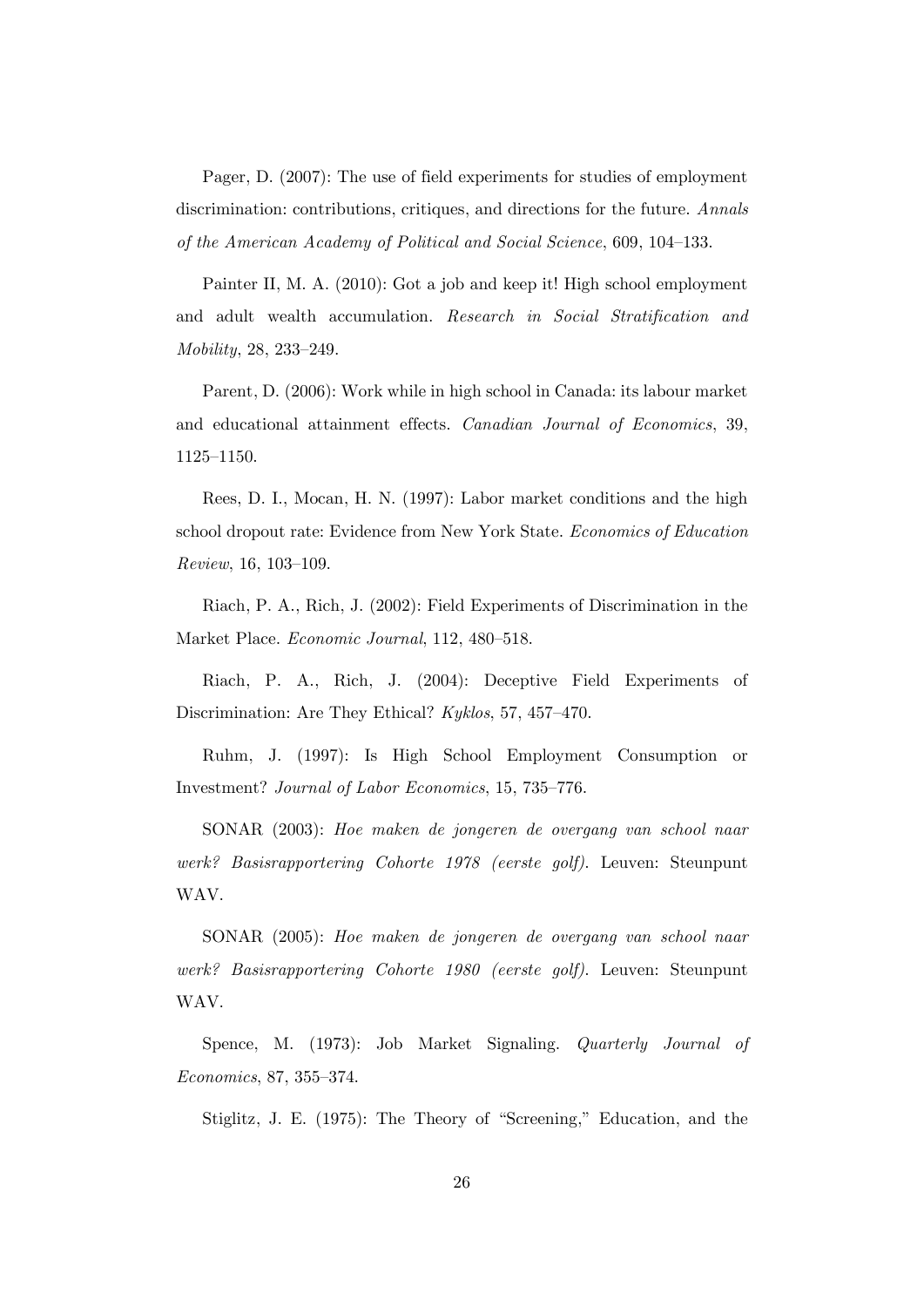Distribution of Income. *American Economic Review*, 65, 283–300.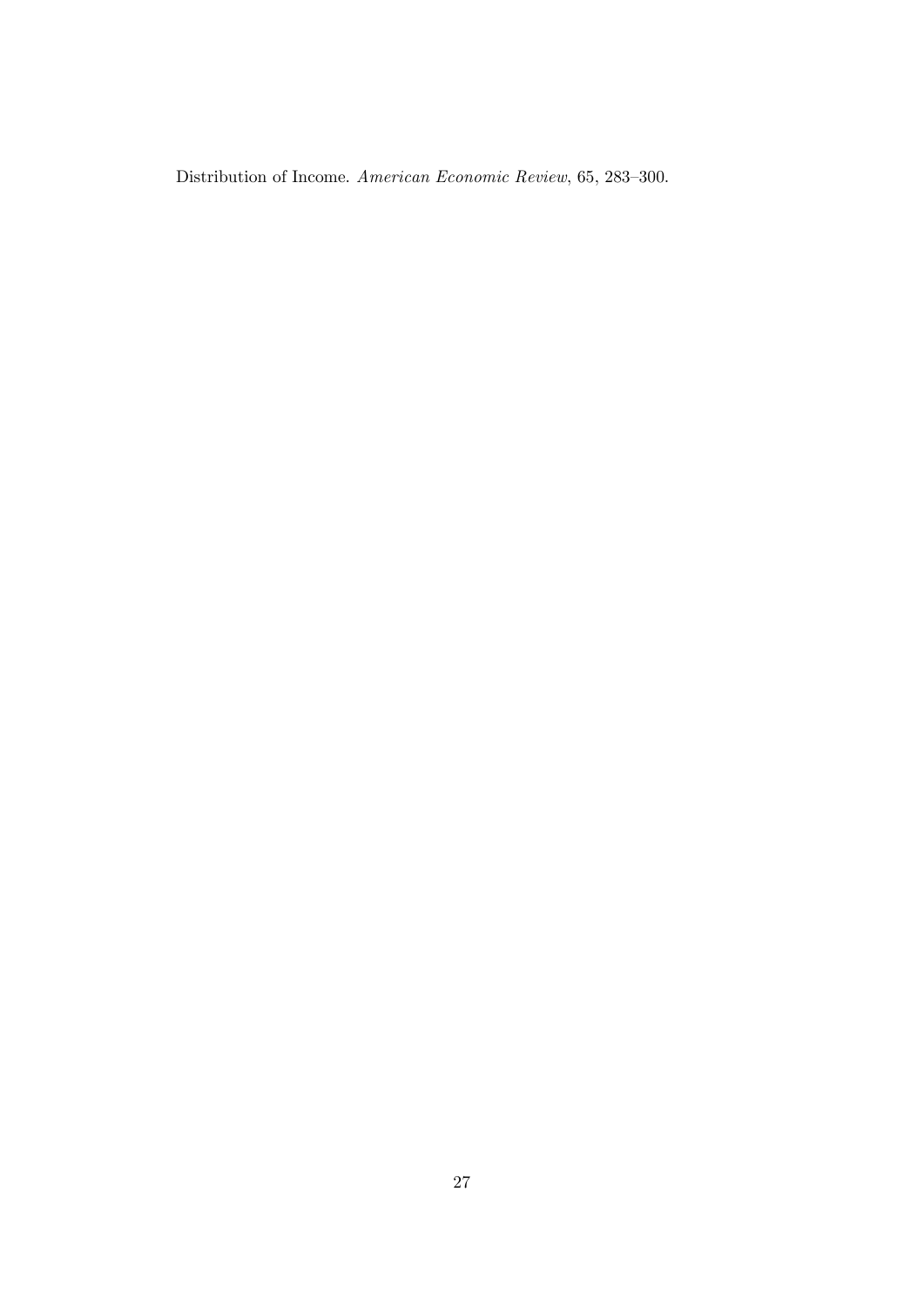Figure 1. Experimental Identities.



In this figure, "SWE" stands for "student work experience".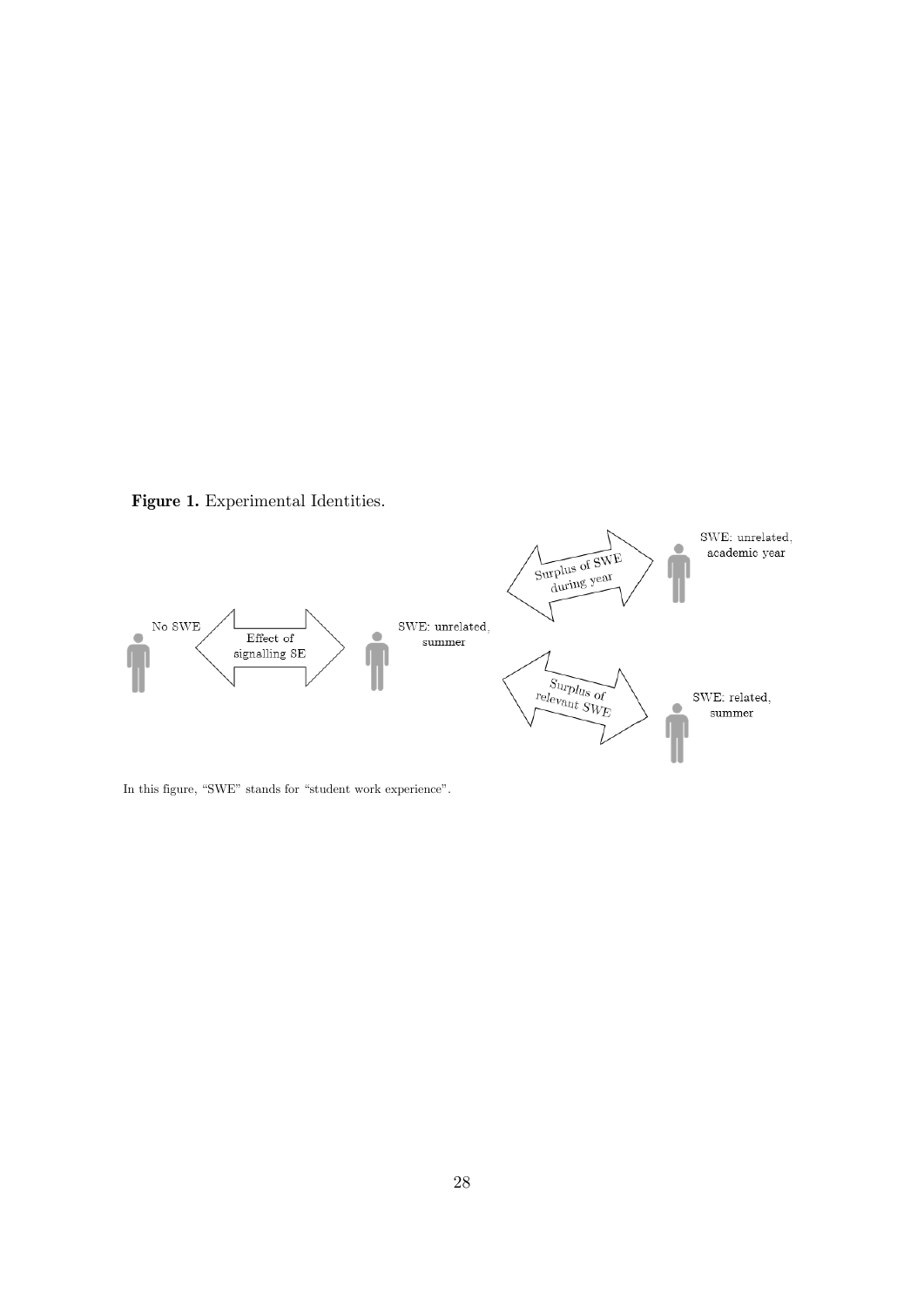|                               |                    | (2)                                                    | (3)                | (4)                | (5)              | (6)           | (7)           | (8)           | (9)   |
|-------------------------------|--------------------|--------------------------------------------------------|--------------------|--------------------|------------------|---------------|---------------|---------------|-------|
|                               |                    | Randomised assignment to job application template type |                    |                    | Randomised order |               |               |               |       |
|                               | Template<br>type A | Template<br>type B                                     | Template<br>type C | Template<br>type D | First            | Second        | Third         | Fourth        | Total |
|                               |                    |                                                        |                    |                    | application      | application   | application   | application   |       |
|                               |                    |                                                        |                    |                    | sent             | sent          | sent          | sent          |       |
| No SWE                        | 59 $(23.4\%)$      | 66 (26.2%)                                             | 61 $(24.2\%)$      | 66 (26.2%)         | 56 $(22.0\%)$    | 68 (27.0%)    | 57 $(22.6\%)$ | $71(28.2\%)$  | 252   |
| SWE: unrelated, summer        | 62 $(24.6\%)$      | 68 (27.0%)                                             | 64 $(25.4\%)$      | 58 (23.0%)         | $65(25.8\%)$     | 65 $(25.8\%)$ | 62 $(24.6\%)$ | $60(23.8\%)$  | 252   |
| SWE: unrelated, academic year | $60(23.8\%)$       | 54 (21.4%)                                             | $70(27.8\%)$       | 68 (27.0%)         | $70(27.8\%)$     | 52 $(20.6\%)$ | 69 (27.4%)    | 61 $(24.2\%)$ | 252   |
| SWE: related, summer          | $71(28.2\%)$       | 64 $(25.4\%)$                                          | 57 $(22.6\%)$      | $60(23.8\%)$       | 61 $(24.2\%)$    | 67 $(26.6\%)$ | 64 $(25.4\%)$ | $60(23.8\%)$  | 252   |

**Table 1.** Randomisation Statistics.

In this table, "SWE" stands for "student work experience". The presented statistics are frequencies and percentages between parentheses.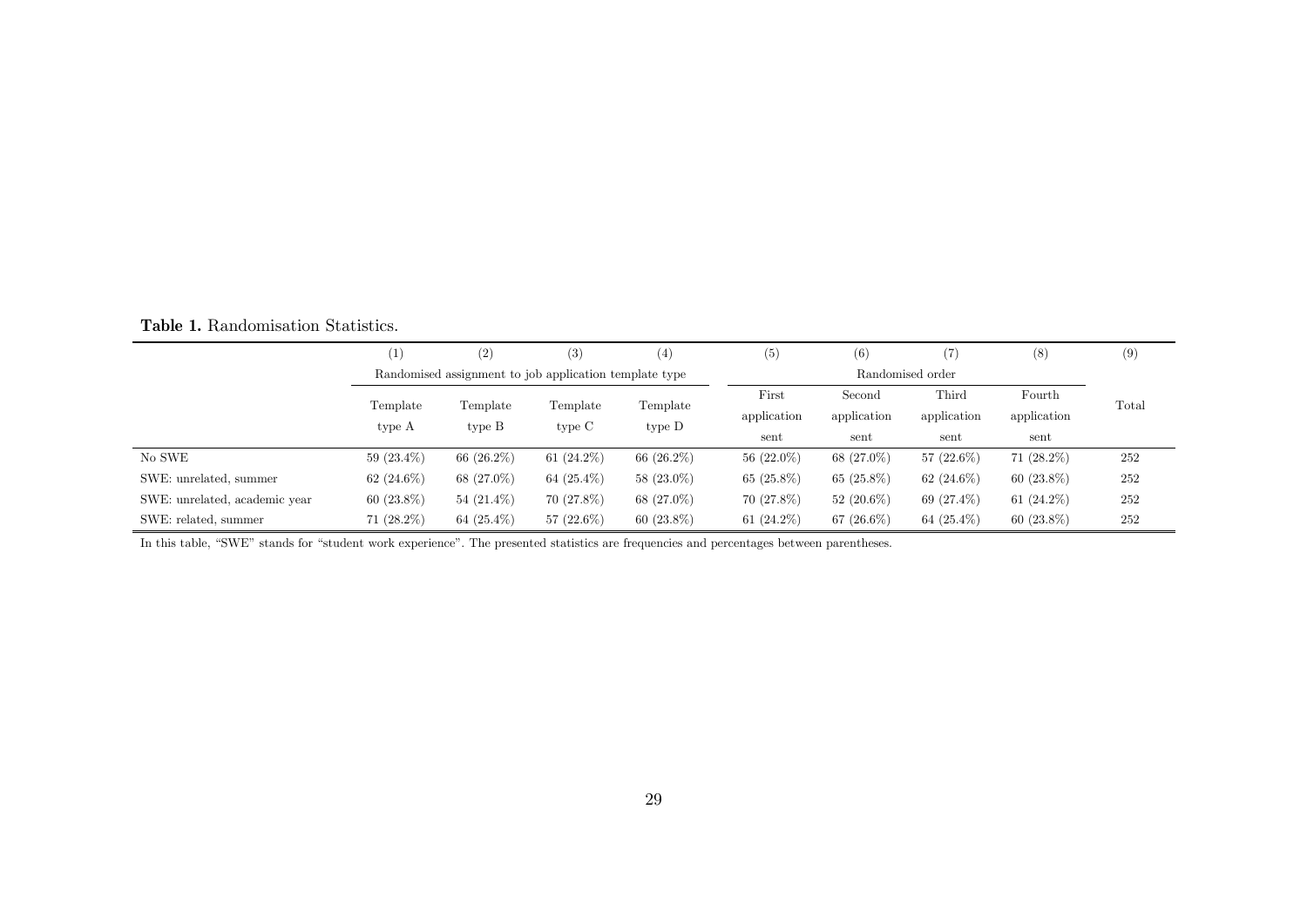|                                                                 | (1)                   | (2)                | (3)                              | (4)                                        | (5)                            | (6)                |  |
|-----------------------------------------------------------------|-----------------------|--------------------|----------------------------------|--------------------------------------------|--------------------------------|--------------------|--|
|                                                                 |                       | <b>SWE</b>         |                                  |                                            |                                |                    |  |
|                                                                 | No SWE<br>$(N = 252)$ | All<br>$(N = 756)$ | Unrelated, summer<br>$(N = 252)$ | Unrelated, academic<br>year<br>$(N = 252)$ | Related, summer<br>$(N = 252)$ | Ratio: $(2) / (1)$ |  |
| A. Positive call-back rates sensu stricto: interview invitation |                       |                    |                                  |                                            |                                |                    |  |
| A.1 All vacancies                                               | 0.067                 | 0.062              | 0.063                            | 0.063                                      | 0.059                          | $0.922$ [0.470]    |  |
| A.2 Classified by education level                               |                       |                    |                                  |                                            |                                |                    |  |
| (Middle-)low                                                    | 0.022                 | 0.040              | 0.045                            | 0.038                                      | 0.038                          | 1.778 [1.302]      |  |
| (Middle-)high                                                   | 0.117                 | 0.086              | 0.083                            | 0.092                                      | 0.083                          | $0.738*$ [1.689]   |  |
| A.3 Classified by orientation of occupation                     |                       |                    |                                  |                                            |                                |                    |  |
| Administrative                                                  | 0.036                 | 0.033              | 0.029                            | 0.029                                      | 0.043                          | $0.933$ [0.332]    |  |
| Industrial                                                      | 0.107                 | 0.098              | 0.107                            | 0.107                                      | 0.080                          | $0.917$ [0.376]    |  |
| A.4 Classified by contract type mentioned in the vacancy        |                       |                    |                                  |                                            |                                |                    |  |
| Permanent                                                       | 0.071                 | 0.060              | 0.061                            | 0.066                                      | 0.051                          | $0.833$ [0.999]    |  |
| Temporary                                                       | 0.054                 | 0.071              | 0.071                            | 0.054                                      | 0.089                          | 1.333 [0.621]      |  |
| B. Positive call-back rates sensu lato: any positive reaction   |                       |                    |                                  |                                            |                                |                    |  |
| <b>B.1</b> All vacancies                                        | 0.187                 | 0.167              | 0.167                            | 0.183                                      | 0.151                          | $0.894$ [1.322]    |  |
| B.2 Classified by education level                               |                       |                    |                                  |                                            |                                |                    |  |
| (Middle-)low                                                    | 0.110                 | 0.081              | 0.091                            | 0.098                                      | 0.053                          | $0.711*$ [1.835]   |  |
| (Middle-)high                                                   | 0.267                 | 0.261              | 0.250                            | 0.275                                      | 0.258                          | $0.979$ [0.225]    |  |
| B.3 Classified by orientation of occupation                     |                       |                    |                                  |                                            |                                |                    |  |
| Administrative                                                  | 0.114                 | 0.126              | 0.114                            | 0.121                                      | 0.143                          | $1.104$ [0.761]    |  |
| Industrial                                                      | 0.277                 | 0.217              | 0.232                            | 0.259                                      | 0.161                          | $0.785**$ [2.191]  |  |
| B.4 Classified by contract type mentioned in the vacancy        |                       |                    |                                  |                                            |                                |                    |  |
| Permanent                                                       | 0.173                 | 0.155              | 0.158                            | 0.179                                      | 0.128                          | $0.892$ [1.117]    |  |
| Temporary                                                       | 0.232                 | 0.208              | 0.196                            | 0.196                                      | 0.232                          | $0.897$ [0.702]    |  |

**Table 2.** Positive Call-Back Rates by Student Work Experience.

In this table, "SWE" stands for "student work experience". T-statistics, indicating whether the ratio in Column (6) is significantly different from 1 and based on standard errors corrected for clustering at the vacancy level, are between brackets. \* (\*\*) indicates significance at the 10% (5%) significance level.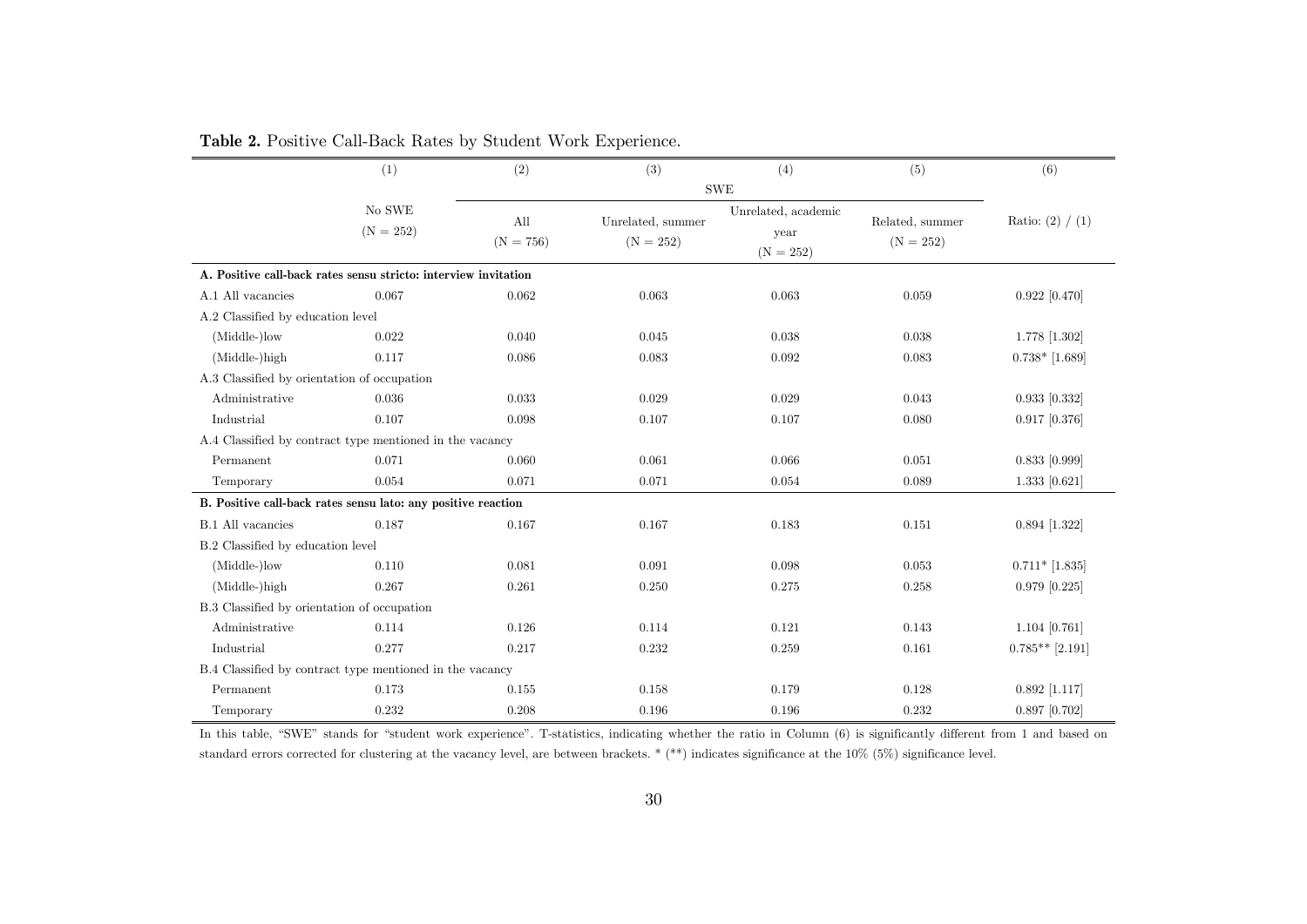|                                                                  | (1)              | $\left( 2\right)$ | $\left(3\right)$ |  |  |  |  |
|------------------------------------------------------------------|------------------|-------------------|------------------|--|--|--|--|
|                                                                  | No SWE           | SWE: unrelated.   | SWE: unrelated,  |  |  |  |  |
|                                                                  |                  | summer            | academic year    |  |  |  |  |
| A. Positive call-back ratios sensu stricto: interview invitation |                  |                   |                  |  |  |  |  |
| A.1. SWE: unrelated, summer                                      | $0.941$ [0.301]  |                   |                  |  |  |  |  |
| A.2. SWE: unrelated, academic year                               | $0.941$ [0.277]  | $1.000$ [0.000]   |                  |  |  |  |  |
| A.3. SWE: related, summer                                        | $0.882$ [0.534]  | $0.938$ [0.242]   | $0.938$ [0.258]  |  |  |  |  |
| B. Positive call-back ratios sensu lato: any positive reaction   |                  |                   |                  |  |  |  |  |
| B.1. SWE: unrelated, summer                                      | $0.894$ [1.148]  |                   |                  |  |  |  |  |
| B.2. SWE: unrelated, academic year                               | $0.979$ [0.218]  | $1.095$ [0.852]   |                  |  |  |  |  |
| B.3. SWE: related, summer                                        | $0.809*$ [1.677] | $0.905$ [0.755]   | $0.826$ [1.516]  |  |  |  |  |

**Table 3.** Positive Call-Back Ratios by Student Work Experience.

In this table, "SWE" stands for "student work experience". The positive call-back ratios are calculated by dividing the positive call-back rate for the experimental identity indicated in the row header by the positive call-back rate for the experimental identity indicated in the column header. T-statistics, indicating whether the ratios are significantly different from 1 and based on standard errors corrected for clustering at the vacancy level, are between brackets. \* indicates significance at the 10% significance level.